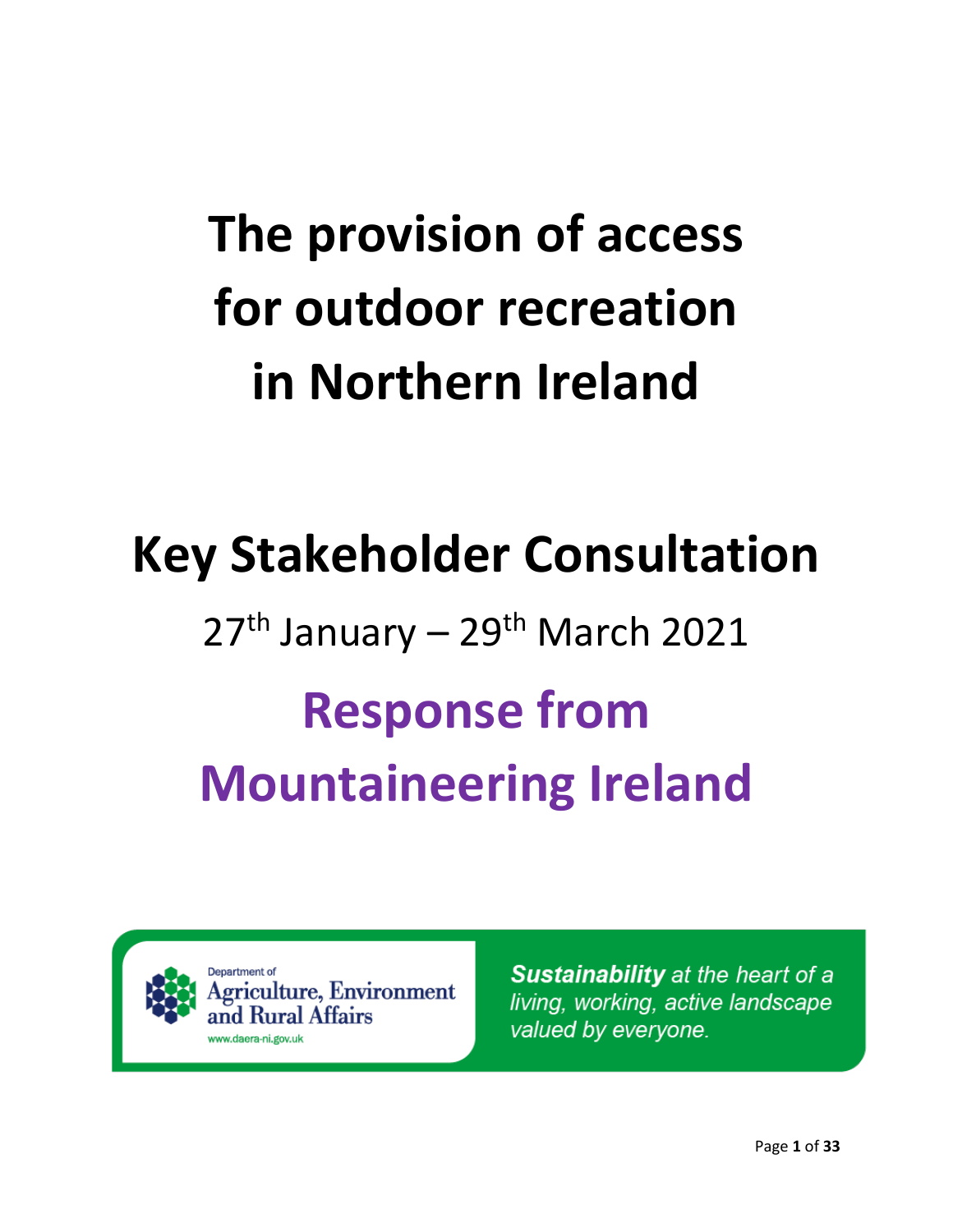## **1.0 Introduction**

#### **1.1 The value of our outdoors**

Northern Ireland has a mixture of extremely varied and beautiful lands and seascapes within a very small geographical area. Mountains, moorlands, forests, extensive inland waterways and a spectacular coastline all make up our local environment. Our towns and cities tend to be relatively small and therefore greenspace, such as hills, forests and parks are in close proximity to most of the people who live and work here. However, access to the natural environment is often restricted and the provision varies from area to area.

A recent survey\* identified that the benefits of spending time outdoors during the COVID-19 lockdown were significant. 84% of participants reported feeling physical health benefits and 90% reported benefits related to mental health and wellbeing. Benefits were strongest amongst people who visited the outdoors most often during lockdown and people with quality trails and greenspaces close to home. 51% of respondents expected to spend more of their free time outdoors than they did pre-lockdown. People would most like to be able to visits local parks, the countryside and coast, to walk on off-road trails and to spend time with family and friends. There was significant support for the development and improvements of walking and cycling trails.

\* Survey carried out by Outdoor Recreation NI in May 2020. The full report is available at [http://www.outdoorrecreationni.com/news/new-survey-highlights-importance-of](http://www.outdoorrecreationni.com/news/new-survey-highlights-importance-of-accessing-outdoors-safely-during-covid-19/)[accessing-outdoors-safely-during-covid-19/](http://www.outdoorrecreationni.com/news/new-survey-highlights-importance-of-accessing-outdoors-safely-during-covid-19/)

Apart from health and well-being benefits, outdoor recreation contributes to Northern Ireland society in a wide range of areas, including social inclusion, community cohesion, environmental awareness, rural development and economic opportunities.

However, our natural environment is also a living, working and active environment with the majority of the land farmed and producing our food, drinking water and supporting livelihoods.

The development of the Outdoor Recreation Action Plan for Northern Ireland [\(Our-Great-](http://www.outdoorrecreationni.com/wp-content/uploads/2015/11/Our-Great-Outdoors-The-Outdoor-Recreation-Action-Plan-for-Northern-Ireland_SportNI-2014.pdf)[Outdoors-The-Outdoor-Recreation-Action-Plan-for-Northern-Ireland\\_SportNI-2014.pdf](http://www.outdoorrecreationni.com/wp-content/uploads/2015/11/Our-Great-Outdoors-The-Outdoor-Recreation-Action-Plan-for-Northern-Ireland_SportNI-2014.pdf)  [\(outdoorrecreationni.com\)\)](http://www.outdoorrecreationni.com/wp-content/uploads/2015/11/Our-Great-Outdoors-The-Outdoor-Recreation-Action-Plan-for-Northern-Ireland_SportNI-2014.pdf) identified a need to review and initiate the development and consolidation of appropriate outdoor recreation legislation.

It is important that a suitable balance is struck between enabling public access to our natural environment, while protecting that environment and ensuring landowners rights.

#### **1.2 Accessibility**

Public access to land in Northern Ireland is more restricted than other parts of the United Kingdom. Land ownership in Northern Ireland is significantly different from the rest of the United Kingdom as most farms are of a much smaller scale, with a proportionately higher number of the population with land owning interests.

Although some areas of the countryside may have been used freely for recreation for many years, the public have no general rights to wander over open land, mountains, moorland, woodlands,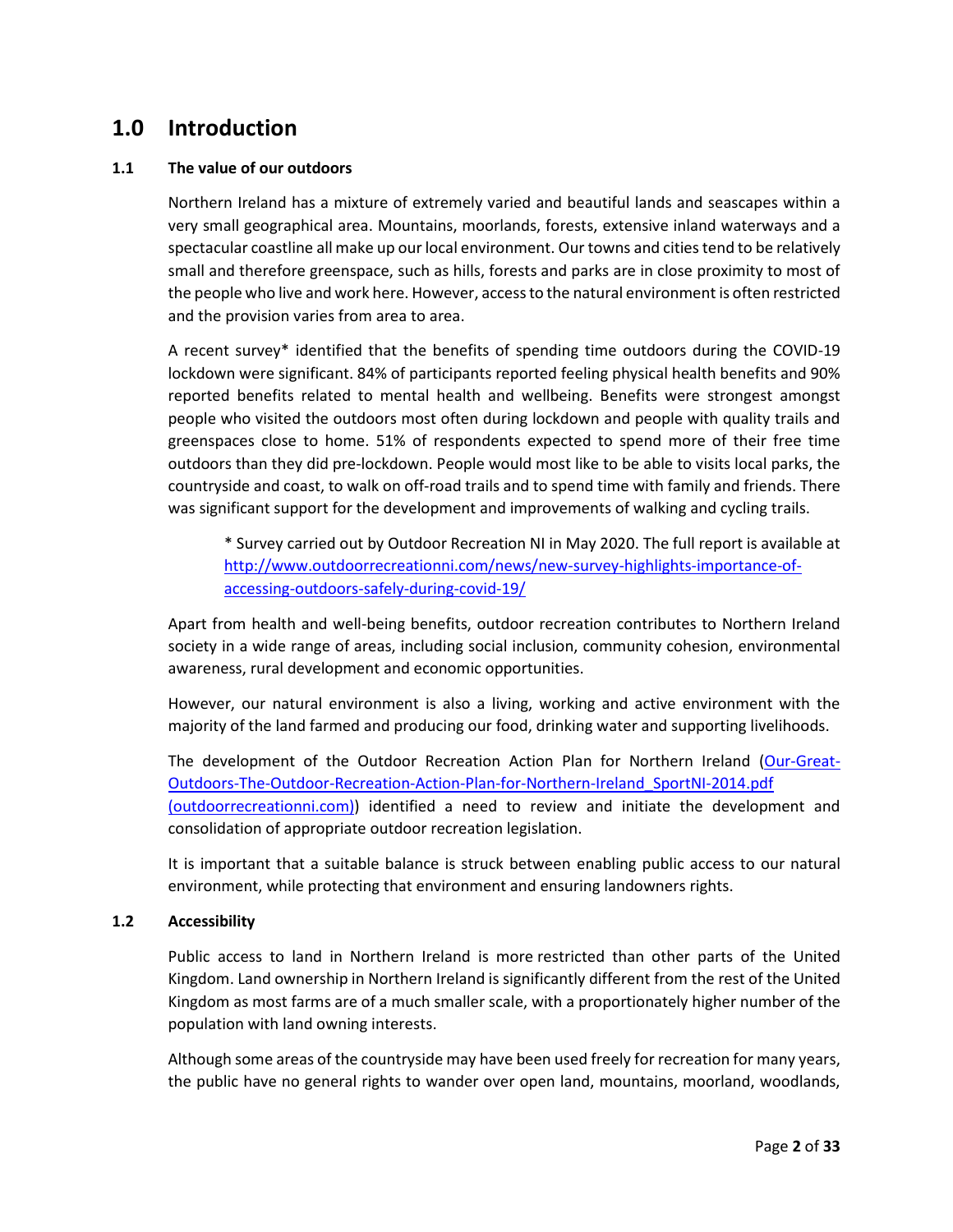the foreshore, etc. However, many landowners tolerate access to their land without a formalised agreement.

Generally speaking, in Northern Ireland, **public access is restricted to:**

#### a) **Public Rights of Way**;

A Public Right of Way is "a highway which any member of the public may use as a right - not a privilege granted by the landowner". It is a permanent legal entity and remains in existence until it is extinguished, or diverted, by due legal process. Detail on Public Rights of Way is available on NI Direct a[t https://www.nidirect.gov.uk/articles/public-rights-way](https://www.nidirect.gov.uk/articles/public-rights-way)

#### b) **where the public have the landowner's permission to visit**;

Local councils may make Permissive Path Agreements with landowners for people to use an agreed portion of their land, under agreed conditions, as a means to secure quality recreational access.

- c) **areas of land which are in public ownership** and to which the public are invited to use; Northern Ireland's public land comprises of just over 6% of the total land area. This includes public land managed by:
	- o Department of Agriculture, Environment and Rural Affairs (DAERA), including;
		- o Forest Service
		- o NI Environment Agency (country parks, nature reserves etc.)
	- o Department for Communities (DfC)
	- o District Councils
	- o Loughs Agency
	- o Northern Ireland Water
	- o Waterways Ireland

Note: Permitted access to public land does not necessarily create a Public Right of Way.

## **2.0 Aim of this consultation**

The aim of this consultation is to seek the views of key stakeholders on the current provision members of the public have to Northern Irelands natural environment for outdoor recreation, and investigate how provision can be improved, while protecting the environment and recognising the needs of landowners. **This consultation is not considering an overall "Right to Roam", or the development of National Parks in Northern Ireland.**

Stakeholders identified for initial consultation include:

- Representative groups of those who use the outdoors for recreational purposes
- Representative groups of landowners / land managers
- Environmental groups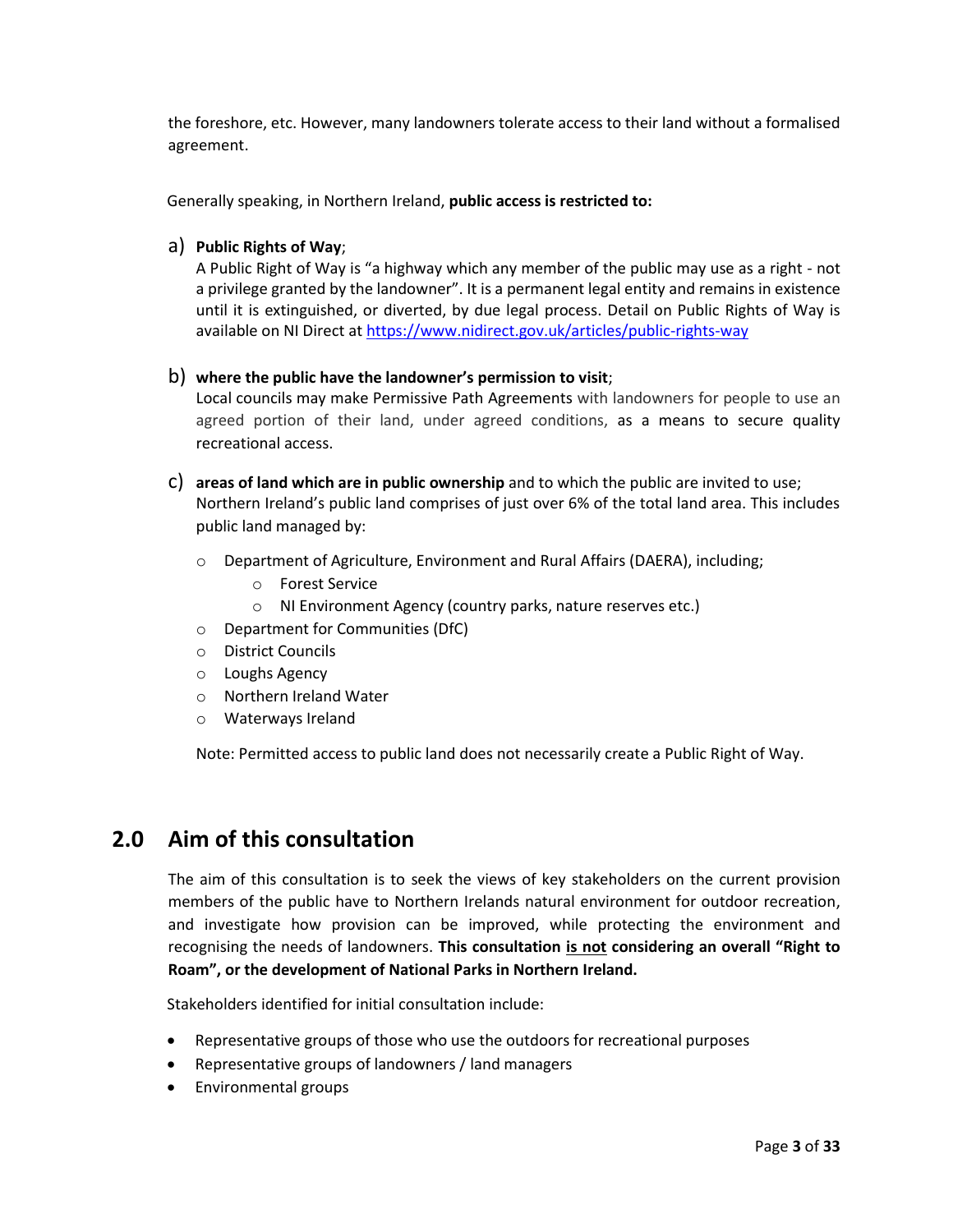• Those who enforce related legislation

**A list of Key Stakeholders who have been invited to provide their views is provided at Annex A. If you feel we have omitted any significant group please contact us at the e-mail / address below.**

A broader public consultation is expected following the consideration of responses from key stakeholders.

| Submissions should be:    |                                                                                                                                                                             |
|---------------------------|-----------------------------------------------------------------------------------------------------------------------------------------------------------------------------|
| e-mailed (preferable) to: | AccessforOutdoorRecreation@daera-ni.gov.uk                                                                                                                                  |
| or                        |                                                                                                                                                                             |
| hard copies sent to:      | Stephen Emerson<br>RNRPD: Natural Heritage Policy Branch<br>Department of Agriculture, Environment & Rural Affairs<br>Klondyke Building<br>Cromac Avenue<br>Belfast BT7 2JA |

The closing date for submissions is **29th March 2021**

## **3.0 Alternative Formats**

On request, we can arrange to provide other formats of the documents above, such as -

- Paper Copy
- Large Print
- Braille
- Other languages

To request an alternative format, please contact us by one of the following methods:

| e-mail (preferable): | AccessforOutdoorRecreation@daera-ni.gov.uk                                                                                                                                  |
|----------------------|-----------------------------------------------------------------------------------------------------------------------------------------------------------------------------|
| Write to:            | Stephen Emerson<br>RNRPD: Natural Heritage Policy Branch<br>Department of Agriculture, Environment & Rural Affairs<br>Klondyke Building<br>Cromac Avenue<br>Belfast BT7 2JA |
| Telephone:           | 028 9056 9432                                                                                                                                                               |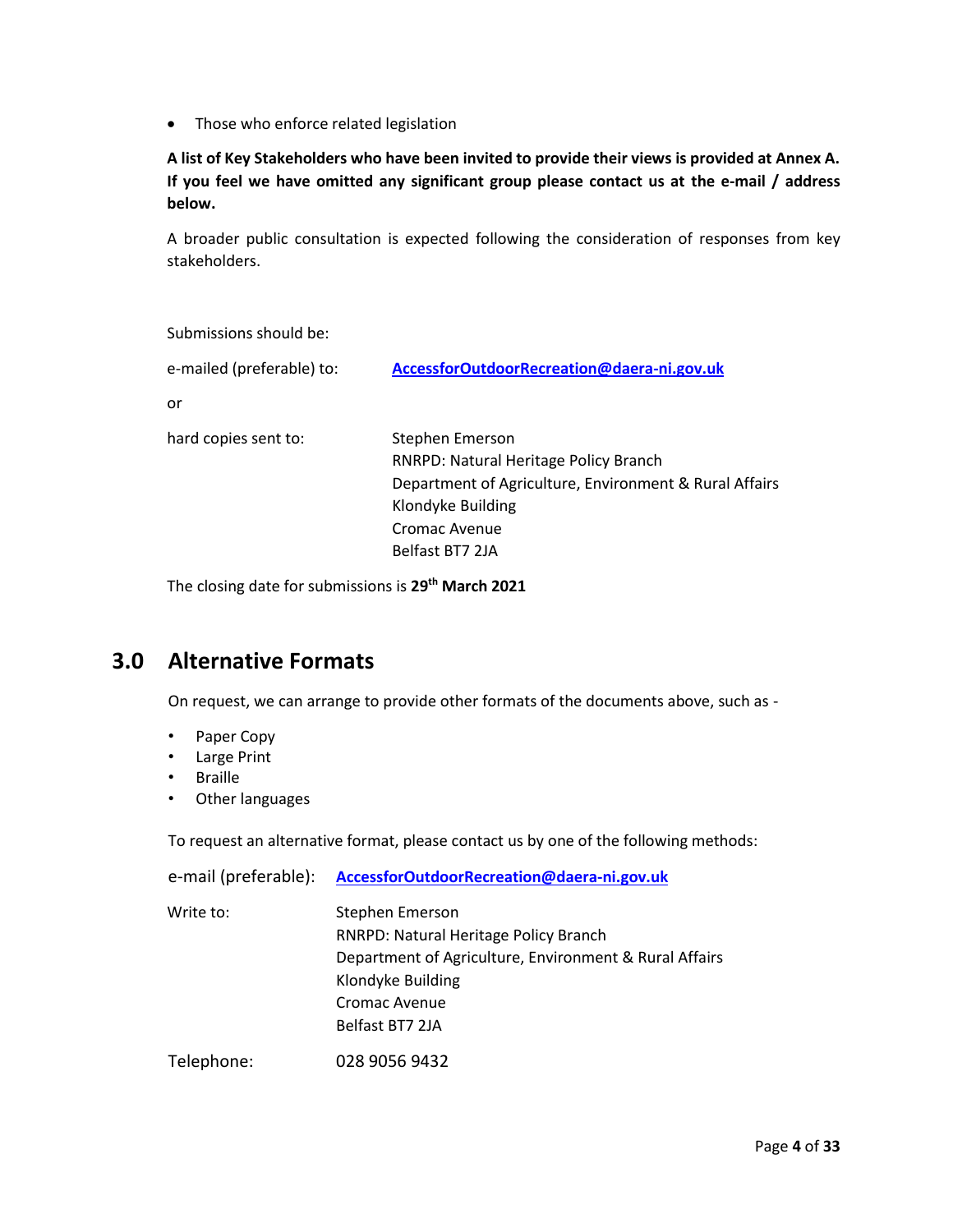Text Relay: If you have a hearing difficulty you can contact the Department via:

- Text Relay using the Next Generation Text Service (NGTS).
- Making a call from a textphone dial 18001 + number.
- Making a call from a telephone dial 18002 + number.

## **4.0 Your details:**

We use this information in order to communicate with you if we need to clarify your response or for further communications.

|         | Title (e.g. Mr, Mrs, Ms etc.)                   |                                                                                              |          |
|---------|-------------------------------------------------|----------------------------------------------------------------------------------------------|----------|
|         | Forename or initials                            | Helen                                                                                        |          |
|         | Surname                                         | Lawless                                                                                      |          |
|         | Full postal address                             | Mountaineering Ireland, Irish Sport HQ, National Sports Campus,<br>Blanchardstown, Dublin 15 |          |
|         | Postcode                                        | D15 DY62                                                                                     |          |
|         | <b>Email address</b>                            | helen@mountaineering.ie                                                                      |          |
|         |                                                 |                                                                                              |          |
|         | Are you responding as an:                       |                                                                                              |          |
| a)      | Individual                                      |                                                                                              | YES / NO |
|         | If "YES", do you:                               |                                                                                              |          |
| $\circ$ | Participate in outdoor recreational activities? |                                                                                              | YES / NO |
|         | Please identify which                           |                                                                                              |          |
| $\circ$ | recreation?                                     | Own, or manage, land which the public may wish to use to facilitate outdoor                  | YES / NO |
|         | Provide details (if relevant)                   |                                                                                              |          |
| $\circ$ | Other (please state)                            |                                                                                              |          |
| b)      | <b>Organisation / Group</b>                     | YES / NO                                                                                     |          |
|         | If "YES", does your organisation / group :      |                                                                                              |          |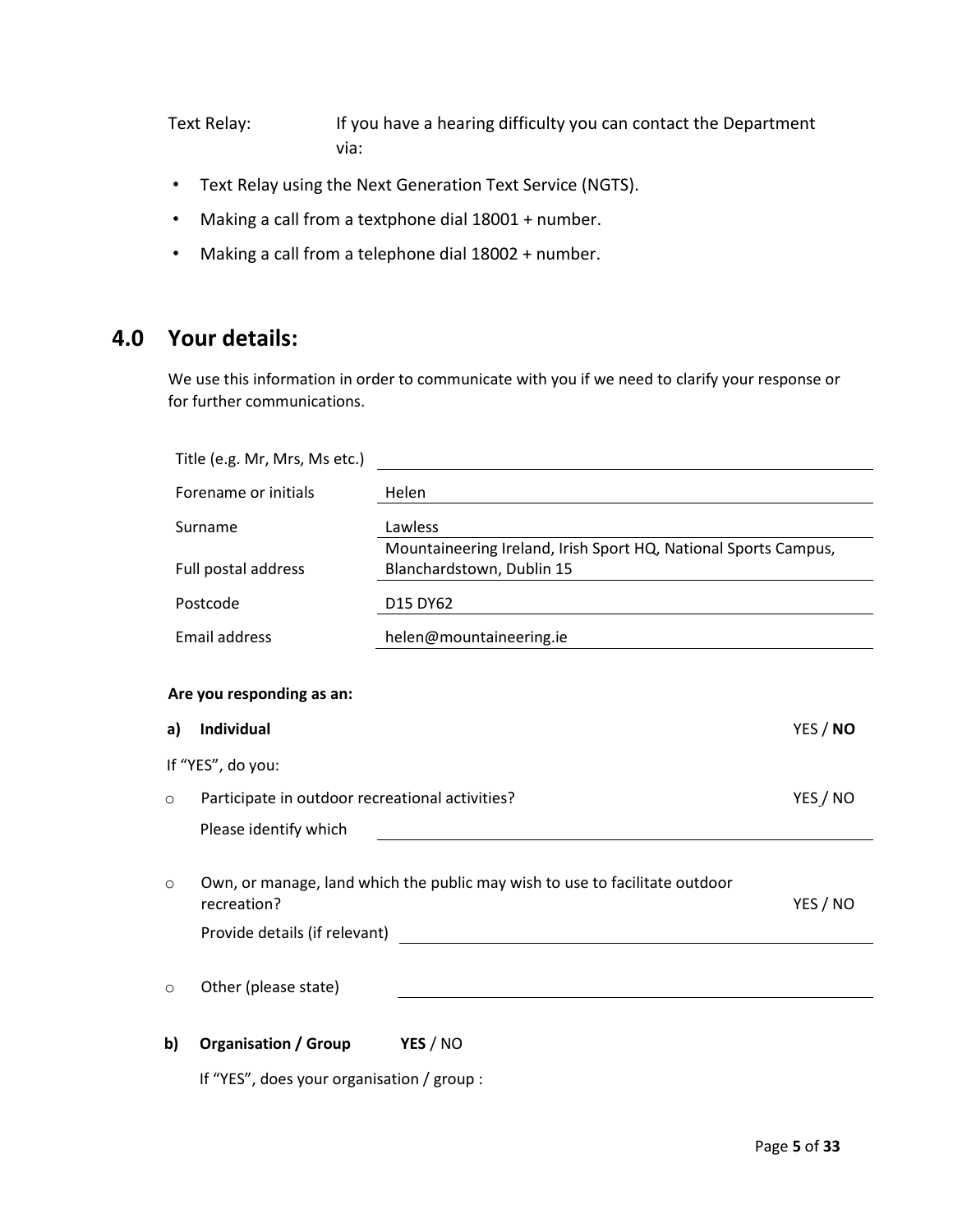- o Participate in, or organise, outdoor recreational activities? **YES** / NO Please identify which activities other aspects of mountaineering Hillwalking, rock climbing, bouldering, trail-walking and all
- o Own, or manage, land which the public may wish to use for outdoor recreation? **YES** / NO Please identify the type of land (eg mountain, lowland farmland, woodland etc.) Mountaineering Ireland owns the Hot Rock climbing wall at

Tollymore National Outdoor Centre

#### **Organisation / Group Details:**

o Other (please state)

| $\Omega$   | Organisation/Group name | <b>Mountaineering Ireland</b>                                     |
|------------|-------------------------|-------------------------------------------------------------------|
|            |                         | Irish Sport HQ, National Sports Campus,                           |
| $\bigcirc$ | Full postal address     | <b>Blanchardstown, Dublin 15</b>                                  |
| $\cap$     | Postcode                | <b>D15 DY62</b>                                                   |
| ∩          | Contact name            | <b>Helen Lawless</b>                                              |
|            |                         |                                                                   |
|            | Contact email           | helen@mountaineering.ie                                           |
|            |                         |                                                                   |
| $\circ$    |                         | Which category best describes your organisation (select one item) |

| Community organisation                                                           |  |
|----------------------------------------------------------------------------------|--|
| Third sector / equality organisation                                             |  |
| Landowner / land manager                                                         |  |
| Private sector organisation                                                      |  |
| Representative body for professionals                                            |  |
| Local government                                                                 |  |
| <b>Community Planning Partnership</b>                                            |  |
| Public Body, including Executive Agencies, NDPBs, NHS etc.                       |  |
| Academic or Research Institute                                                   |  |
| <b>National Governing Body of Sport (non-</b><br>Other (please state)<br>profit) |  |

#### **Publication of responses - your permissions:**

We may wish to publish responses to this consultation, in summary and where possible in detail. We would like your permission to publish your response:

Please select one item (Required)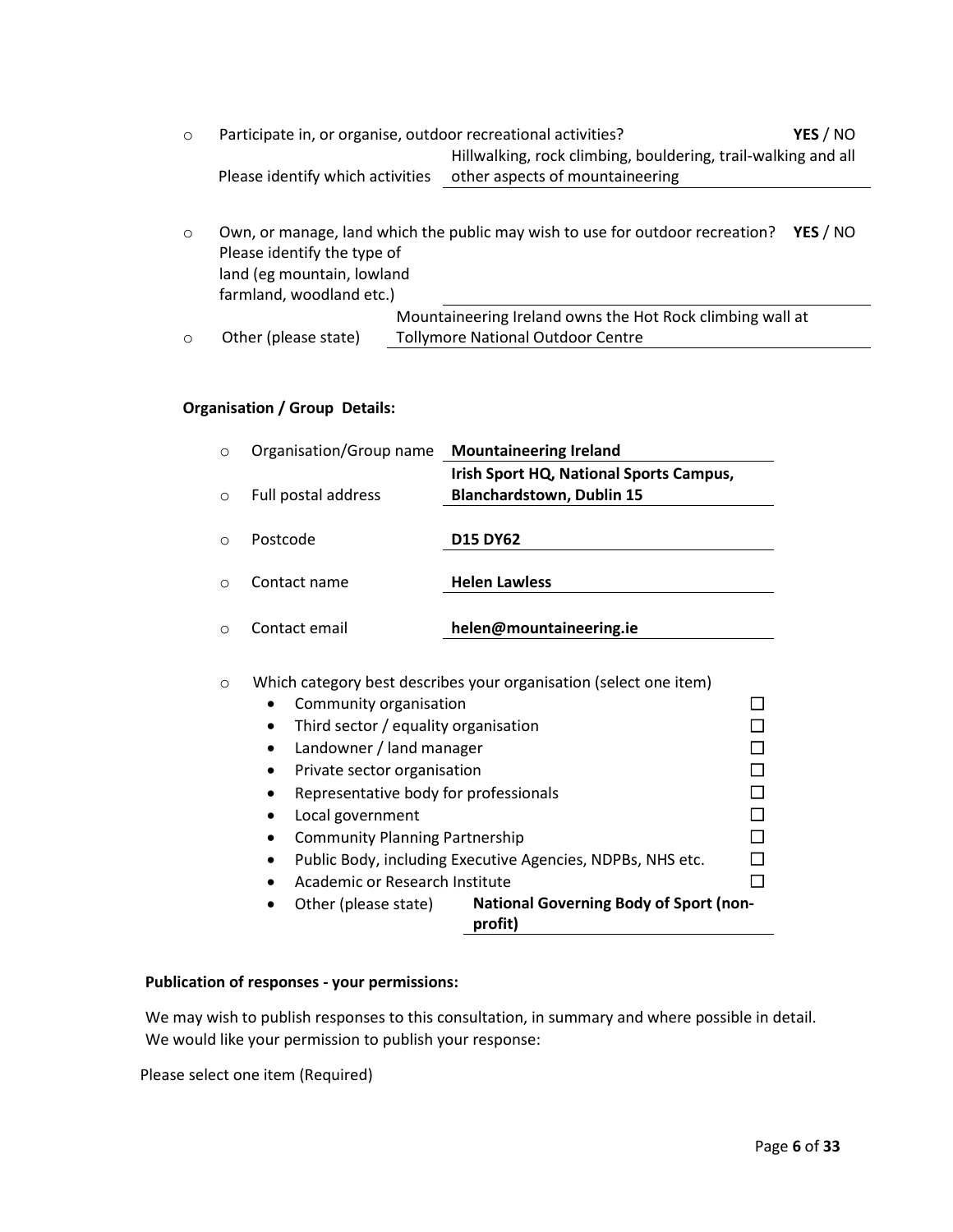- Publish this response with your name  $\boxtimes$
- Publish this response without your name  $□$
- Do not publish this response  $□$

Note that when we publish reports on a consultation, we do not publish your email or postal address or other information about you.

We may share your response internally with other Northern Ireland Government policy teams who may be addressing the issues you discuss. They may wish to contact you. Are you content for Northern Ireland Government to contact you in relation to this consultation exercise?

Please select (Required)

Yes  $\boxtimes$  No  $\Box$ 

## **5.0 Consultation:**

**You are invited to respond to whichever of the following questions are relevant to you, or those who you represent. However, you should not feel obliged to respond to questions which are not.**

**Do not feel limited to the space provided. Please feel free to expand the comments boxes or attach additional pages if required.**

**PLEASE NOTE: This consultation is not reviewing specific sports in Northern Ireland, it is specifically looking at the provision of access to the countryside to partake in outdoor activities.**

## **5.1 Current Provision**

Q1: Do you believe there is sufficient public access to the natural environment for outdoor recreation in Northern Ireland?

 **YES / NO**

Please feel free to comment below

Mountaineering Ireland is firmly of the view that **there is not sufficient offroad access** to the natural environment to meet the outdoor recreation needs of the people of Northern Ireland.

It may be helpful at the outset to clarify **Mountaineering Ireland's position** in relation to access for recreation. The policy of Mountaineering Ireland is that we are actively seeking reasonable access for responsible users. Our aim is to have:

- open, unrestricted access on foot across hills, mountains and coastal areas, where there are either minimal or no active farming practices apart from rough grazing;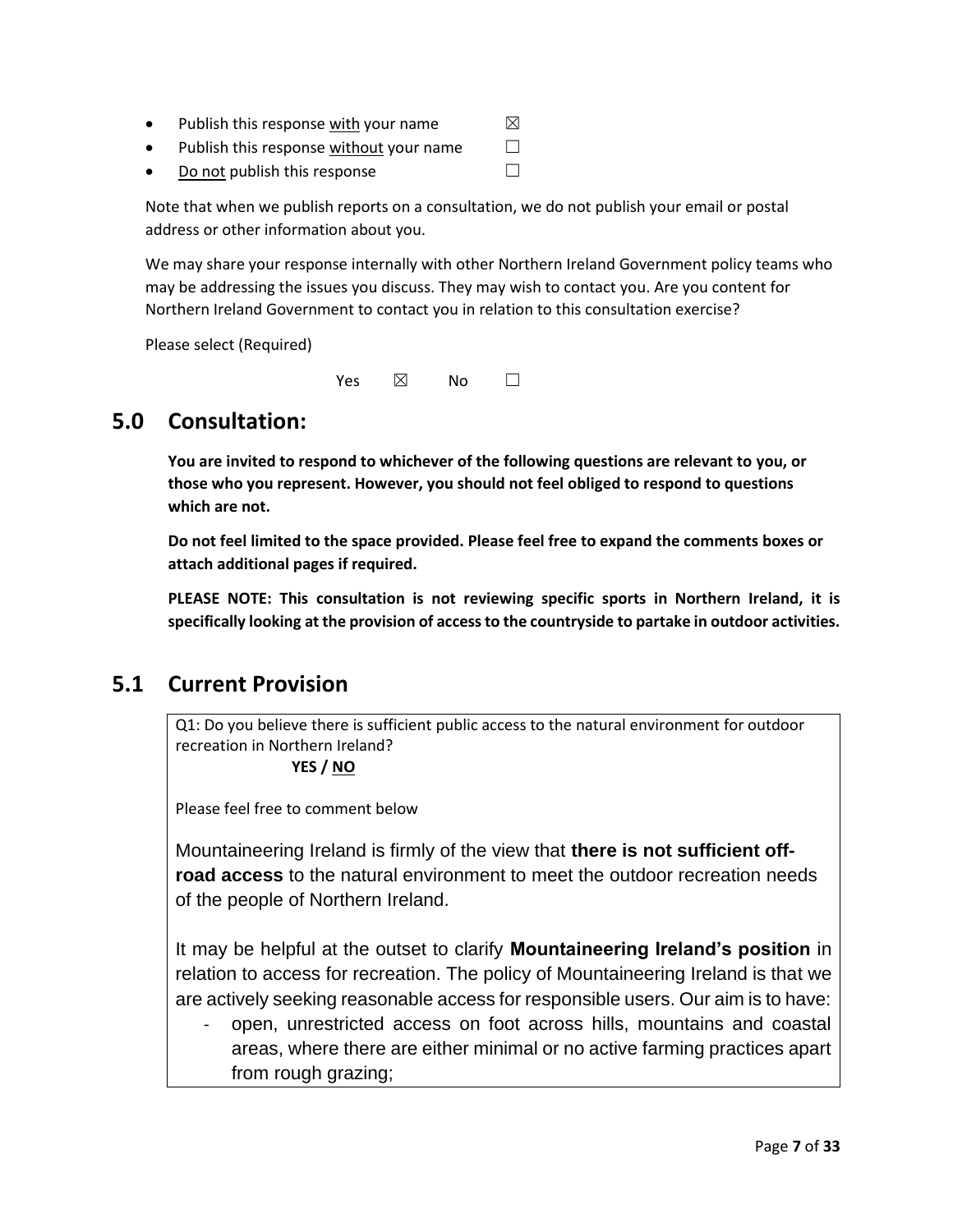a network of paths allowing for access to the above areas, which could be permissive paths, leased paths or public rights of way.

It may be helpful too to clarify what we understand to be '**responsible recreation'**. From Mountaineering Ireland's this means that participants plan their activity, have the necessary skills and equipment, take responsibility for their actions, and act with respect for other people and care for the natural environment.

As stated in the consultation paper, public access to land in Northern Ireland is **more restricted** that in other parts of the United Kingdom. Much access to the natural environment for recreation in Northern Ireland depends on **public land**, notably Forest Service NI forests, country parks and council owned amenity areas, and on informal access in upland and coastal areas. The **lack of clarity and certainty** regarding access for recreation across much of Northern Ireland contrasts with the rest of the UK. Unlike other regions, Northern Ireland does not possess an extensive network of public rights of way. Neither is there any 'right to roam' provision.

The lack of sufficient access to the natural environment is, ironically, most pronounced in **rural areas**. Those living in cities and towns are likely to have a green space within walking distance, although this space may be manicured and not all that natural. People living in rural areas normally have to drive for some distance to reach accessible green space. This is evident from the volume of walkers seen braving the country roads in order to experience the outdoors and undertake exercise.

As mentioned above **FSNI forests are the most widely accessible land** across Northern Ireland. However, much of this access is within dark and monotonous plantations, and along wide gravel tracks which offer little in the way of views, heritage, biodiversity or history. FSNI forests offer particularly good opportunities for activities like trail running, gravel biking or mountain biking where effort, endurance, and speed are the focus, but for those wishing to spot wildlife, learn about the landscape or seeking enrichment, they offer a low-quality recreation experience. Many of our scenic inland areas such as the Antrim Glens, the Sperrins and west Fermanagh have ample forest tracks which people can explore, but very few routes which showcase the landscape in its true form and allow people to access the open country.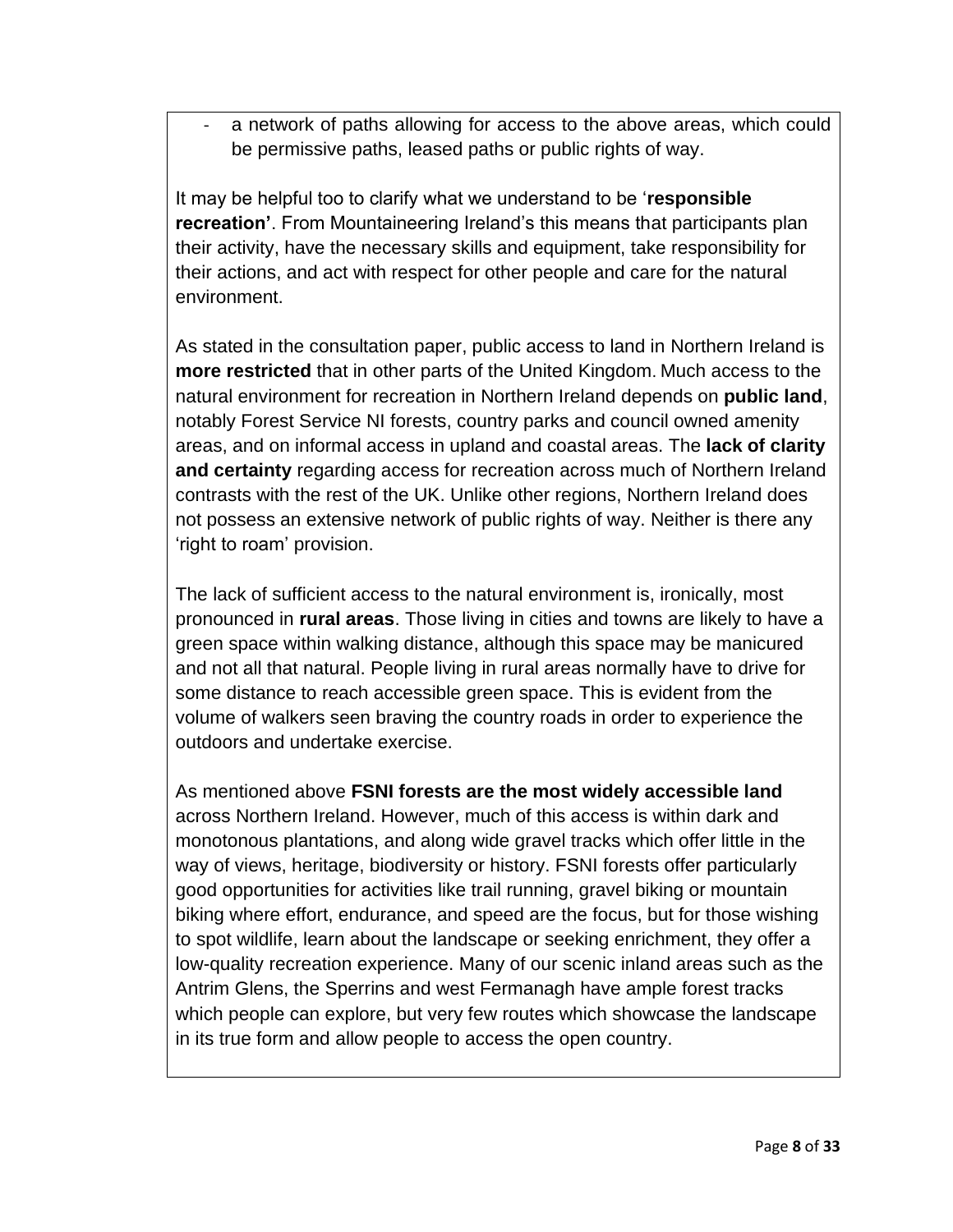The main quality walking environments in Northern Ireland are usually situated on upland moorland, along rivers and in coastal areas. These are virtually all **accessed informally**. Mountaineering Ireland acknowledges and appreciates the goodwill and tolerance of landowners who facilitate recreation activity, often without any assistance from councils or other bodies. While many landowners in **upland areas** have traditionally allowed informal access, this goodwill and access could easily be lost, for example due to inappropriate behaviour by one group or individual, through ever increasing user numbers, or simply because the landowner decides they no longer wish to allow access.

The lack of clarity and certainty regarding access to upland areas means that many people avoid areas where there has been any reported difficulty (e.g. the Sperrins and the Antrim Glens) out of **fear of confrontation**. This in turn focuses greater numbers towards those upland areas where access is known to be available.

This situation has been accentuated during the Covid pandemic**,** with hugely increased numbers seeking access to the natural environment. People have flocked to **honeypot sites**, such as Divis Mountain, parts of the Mournes, the Antrim coast and Cuilcagh in Fermanagh, frequently causing congestion and parking problems.

There is need for **well-designed legislation** which balances the reasonable expectation of the public to have access to hills and countryside with effective protections for landowners, thus expanding the opportunities for people to engage in responsible outdoor recreation in Northern Ireland and improving the quality of the experiences people enjoy. There is also need for more active management of recreation at **busy sites** and investment to protect and restore fragile natural environments which have been impacted by increased numbers, especially during the current pandemic.

As noted in section 1.1 above research by Outdoor Recreation NI in summer 2020 showed that 51% of respondents expect to spend more of their free time outdoors after Covid-19 than they did before. In addition to enhancing human health and wellbeing, greater demand for outdoor recreation experiences will support further growth in the commercial provision of outdoor activities and related services. **Political awareness of the multiple benefits that flow from outdoor recreation activities has never been greater,** with five different government Ministers covering health, environment, education, the economy, sport and community development participating in Outdoor Recreation NI's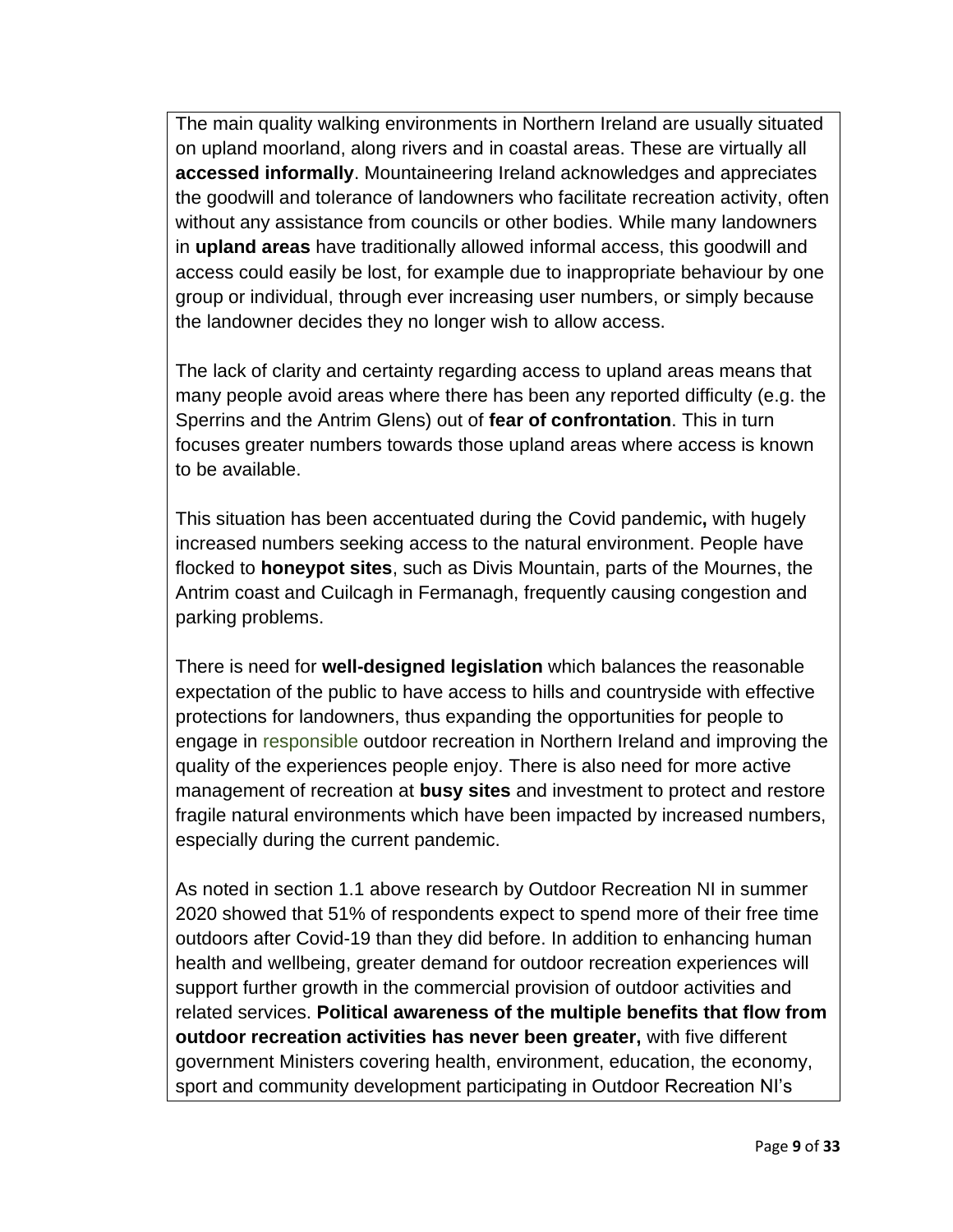annual conference on 3<sup>rd</sup> March 2021. This is the ideal time to bring forward legislative proposals to support quality outdoor recreation opportunities for this and future generations, in a way that removes any perceived burden from landowners, enables appropriate management and respects our natural environment.

Q2: Do you feel that Public Rights of Way are adequately identified to the public?  **YES / NO**

Please feel free to comment below

It is Mountaineering Ireland's position that there is little to be gained for outdoor recreation through better publicising Northern Ireland's existing small right of way provision, or by asserting new ones. **Most existing public rights of way are in urban areas,** and are not relevant to access for outdoor recreation. For example, in the Mourne Mountains, Northern Ireland's busiest hillwalking area, access relies heavily on informal, yet long-standing *de facto* access to trustee grazing areas, as well as Northern Ireland Water and National Trust lands.

Primarily for land owners/managers (however views are welcome from all participants):

Q3: What difficulties have you encountered, or do you foresee, in establishing or managing public access through your land, or the land you manage?

Fear of **liability** seems to be the greatest barrier to the development of recreation on both public and privately-owned land, this should be addressed through the new Outdoor Recreation Bill which is proposed (see Q12 below), in a way which ensures that landowners are not exposed to potential claims should someone be injured while engaged in recreational activity on their land. The deliberate taking on and managing of risk in challenging environments is an essential part of many outdoor recreation activities, but participants accept that the **responsibility for their own safety lies with themselves** and do not expect landowners or managers to be liable for decisions they make. It is important that any legislative measures or management structures recognise the *volenti non fit injuria* principle.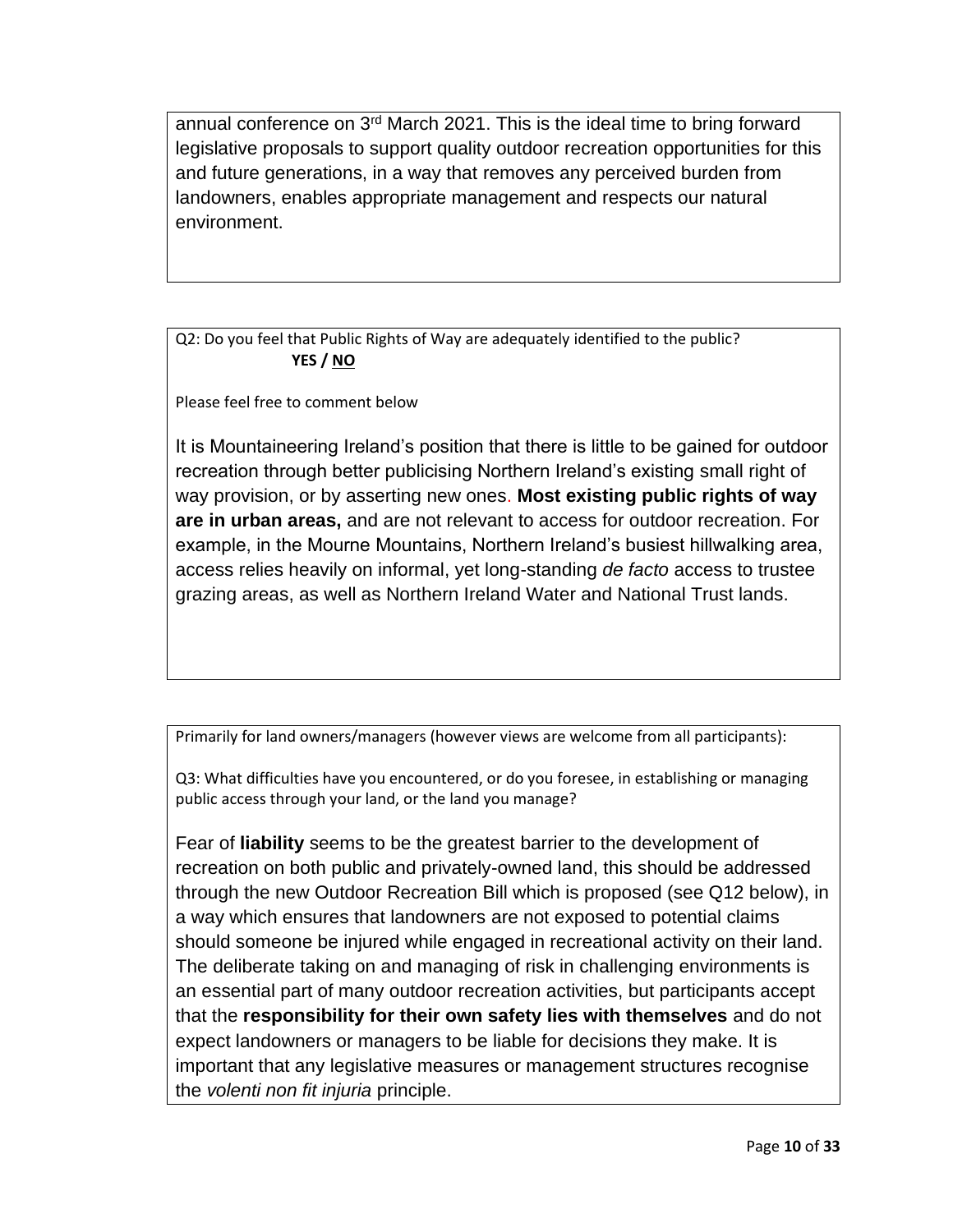Landowners may be concerned about disturbance of **livestock**, especially by dogs, or hindrance of farming activities through damage to **fences**, or irresponsible **parking** blocking gateways or narrow roads. These issues can be addressed, or at least mitigated, through tried and tested **solutions** such as the provision of stiles or self-closing gates designated parking areas, clear information for the public and the exclusion of dogs from certain areas.

This requires resources, including ongoing education and public awareness, and a lot of work with landowners, but the return in terms of **positive experiences** for both landowners and the public would be significant. In this regard, it is interesting to note the recent research by Outdoor Recreation NI which showed that every £1 invested in the Darkley Community Trail generated £10 in social value over the lifespan of the trail.

There are also potential issues around **erosion**, and disturbance of wildlife. Many of Northern Ireland's scenic areas are also our most sensitive environments, and so access can inadvertently lead to disturbance of breeding birds, or erosion of peatland, montane, grassland, or coastal habitats. This potential issue should be carefully considered when developing core path networks and other recreation opportunities, particularly in areas of designated or priority habitats/species. In relation to upland areas, the Helping the Hills Network exists to support the development of good practice in upland path management on the island of Ireland (www.helpingthehills.ie).

Concern about **littering** is also raised by landowners, a concern which has been validated during the Covid-19 pandemic with the remains of irresponsible campsites gaining public attention in many places. General littering also increased, including items such as masks and gloves. Covid-19 brought increased numbers to the outdoors, exacerbating all the issues referred to above and in particular resulting in traffic congestion along narrow rural roads.

An issue which comes up frequently is that trails which have been developed under projects with a lifespan of a few years fall into disrepair after the project ends. In such situations the district council should have ultimate responsibility for ensuring that there is regular contact with the landowners(s) and that all infrastructure is maintained to an appropriate standard, and that the route is kept litter-free. Arrangements for the **ongoing maintenance** of recreation facilities should be considered at project planning stage, it is an inescapable, yet often overlooked, fact that maintenance of recreation infrastructure is essential and that it requires both financial and human resources.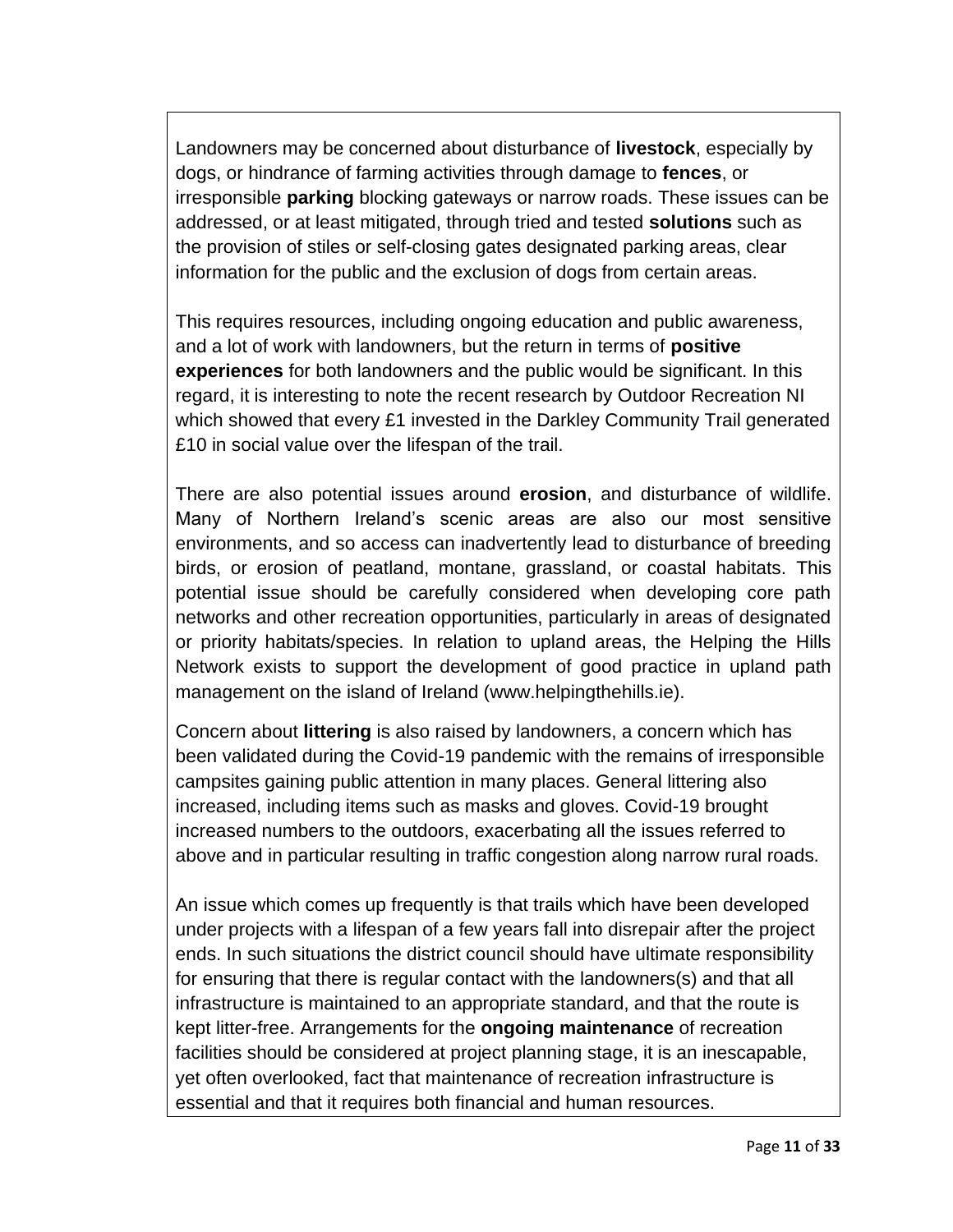The vast majority of people who are seeking access to the natural environment for recreation will behave in a responsible manner. It is Mountaineering Ireland's view that there should be few difficulties for the landowner if public access is properly managed. It is important to recognise that access for activities such as hillwalking, rock climbing and caving can be **managed without the development of trails**. In some situations, the addition of infrastructure can make the place less attractive and take from the quality of people's recreation experiences.

Primarily for land owners/managers (however views are welcome from all participants):

Q4: What would encourage you to agree to public access through your land, or the land you manage, for recreational purposes?

Firstly, landowners should have **freedom from any potential liability** for injuries sustained by recreational users on their land. The fear of being sued and associated costs is real. even through there are few if any successful claims. The mechanisms need to divert any potential claims to a statutory body or overarching insurance scheme so the landowners (unless deliberately setting out to harm visitors) are protected from any impact.

Access which is agreed and properly managed would **remove the nuisance** which recreation causes for some landowners; with parking space being provided, defined routes for people to follow around farmyards and houses, stiles where fences have to be crossed, and more responsible behaviour by recreational users. The access arrangement should be reviewed annually with the landowner. There should be a point of contact for landowners if any issues arise, and the option to withdraw access if those issues cannot be resolved.

Landowners would also be encouraged to provide access if there was some **remuneration** associated with it, through a recreation measure in farm payment schemes, the option to be paid for maintenance of recreation infrastructure, or the opportunity to earn income through the provision of services or facilities for recreational users.

Acknowledging those farmers who are favourable towards outdoor recreation, and who have embraced the opportunity this presents, can help build the confidence of other landowners. In this regard we want to mention the example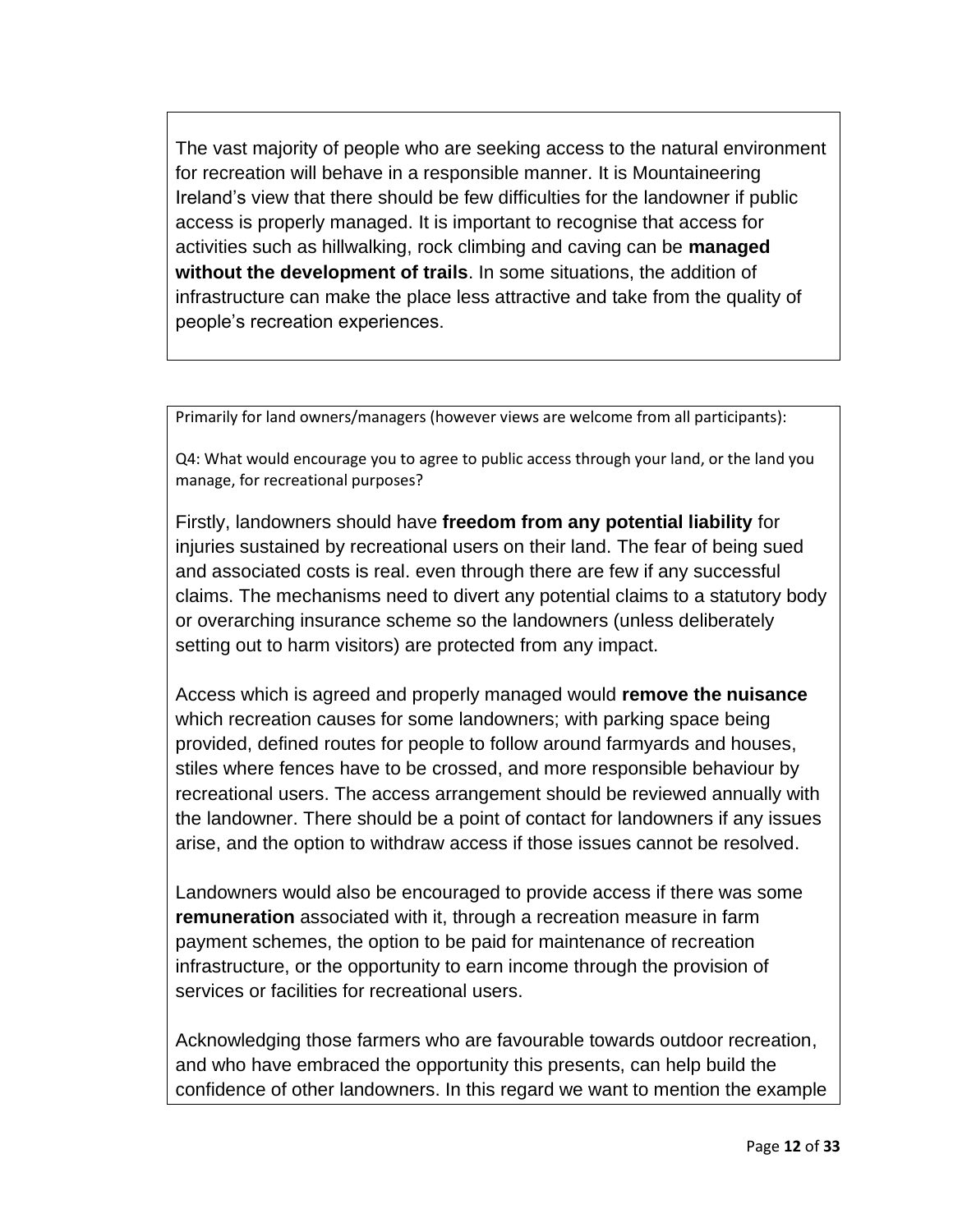of **Fair Head**, where Sean McBride and his family welcome large numbers of climbers and other visitors to the extensive and iconic cliffs that form part of their farm.

It is recognised however, that for some private landowners no amount of money or assurance surrounding occupiers' liability will ever be enough to encourage them to grant access for recreation.

#### **Public Land**

Northern Ireland's public land comprises of just over 6% of the total land area. This includes public land managed by:

- o Department of Agriculture, Environment and Rural Affairs (DAERA), including;
	- o Forest Service
	- o NI Environment Agency (country parks, nature reserves etc.)
- o Department for Communities (DfC)
- o District Councils
- o Loughs Agency
- o Northern Ireland Water
- o Waterways Ireland

Q5: Do you believe that an adequate amount of public land is available for outdoor recreational purposes?

#### **YES / NO**

Please feel free to comment below

While, most public land in Northern Ireland is quite widely accessible, there is relatively little of it to start with as **a smaller percentage of Northern Ireland's land area is publicly owned** than in Scotland, Wales, England or the Republic of Ireland. As a result, much activity is focused towards certain honeypot areas resulting in congestion and management issues.

From Mountaineering Ireland's perspective, for both hillwalking and rock climbing, one of the key areas of public land is the **Northern Ireland Water** property within the Mourne Wall. While there is a long-standing tradition of recreation activity in this area, the public currently has no legal right to do so.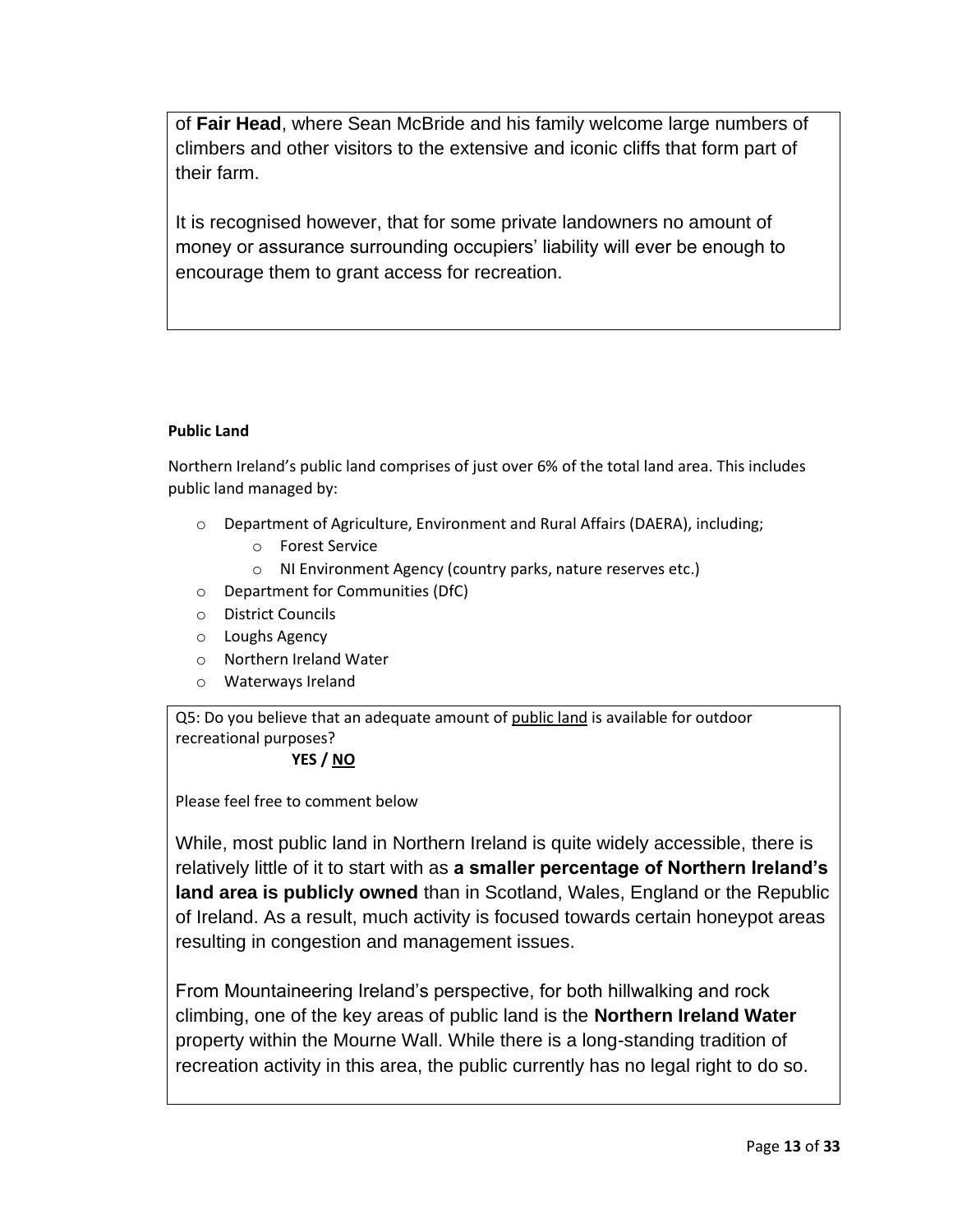Most of the public land which is legally available for outdoor recreation is **FSNI forests**, which provide a low-quality recreation experience in most cases. While most public land in Northern Ireland is in rural areas, there are public land areas around towns where there are currently no arrangements for recreational access. On the plus side, NIEA's Peatlands Park was mentioned my members as a good example, in terms of the quality of its trails and also habitat management.

In examining the provision of access for outdoor recreation in Northern Ireland it must be recognised that with just over 6% of the total land area in public ownership, that the expansion of opportunities for people to engage in outdoor recreation must **include a greater focus on privately owned land**.

This is particularly important in **open, unenclosed mountain areas** such as those parts of the Mournes controlled by groups of Trustees or private individuals. Whereas linear access routes can be relatively easily identified through such arrangements as permissive path agreements, open access to unenclosed upland areas is of particular importance to our members and the majority of hillwalkers and climbers.

Q6: How could existing public land be better used in relation to outdoor recreation?

There should be a **statutory right of access to all publicly owned land** for responsible recreation unless there is a stated reason not to allow it (e.g. security or operational reasons). This would demonstrate Government's commitment to outdoor recreation, provide a positive example to private landowners, and hopefully encourage more private landowners to allow recreation activity.

Public bodies should be required to adopt a strategic approach to managing and **using their land for the public good**. We would strongly recommend public bodies work in partnership with district councils, AONB management bodies, local community groups, recreational user groups and environmental NGOs to identify possible improvements. Such improvements might include developing trails to take advantage of viewpoints, opening up access routes to upland areas, providing car parking and quality visitor information. Consideration should also be given to the creation of trails linking forests and other recreation areas together to make longer distance routes.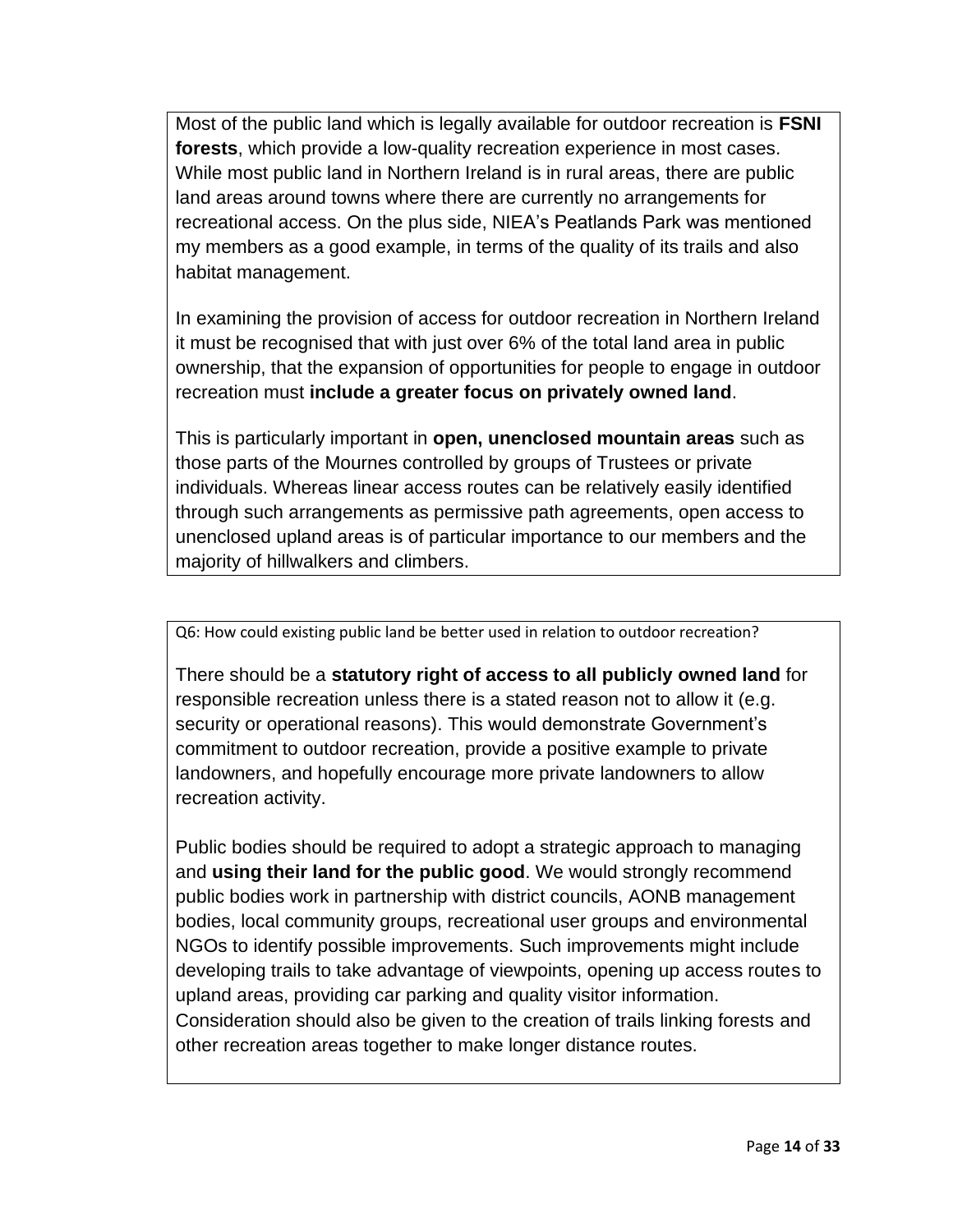Forest Service NI has entered into **arrangements with councils** for the management of outdoor recreation in certain FSNI forests. This has brought positive developments in those forests and provides a model for other public landowners.

In relation to FSNI sites in particular**, restructuring of the forests**, by planting more native trees of local providence, and by also changing to continuous cover forestry in more areas, would further improve the quality of people's recreation experiences.

Primarily for public land managers (however views are welcome from all participants):

Q7: What difficulties have you encountered, or do you foresee, permitting public access to the land you manage where access does not currently exist or where increased access is sought?

Matters related to outdoor recreation currently straddle many separate government departments. This legislative review presents the opportunity to clarify responsibilities, or at least put legislative messages in place to support better cross-sectoral cooperation.

Permitting greater public access to public lands will inevitably, and hopefully, result in **increasing recreation use of public land, this will likely lead to**:

- Increased recognition by the public that accessible, high quality recreational experiences should not be the exception and thus greater pressure being applied to public land managers to deliver;
- •A need for public land managers to dedicate increased resources to outdoor recreation management and to enhance recreation management skills and knowledge within their organisation;
- A need for budgets to be realigned to reflect the above.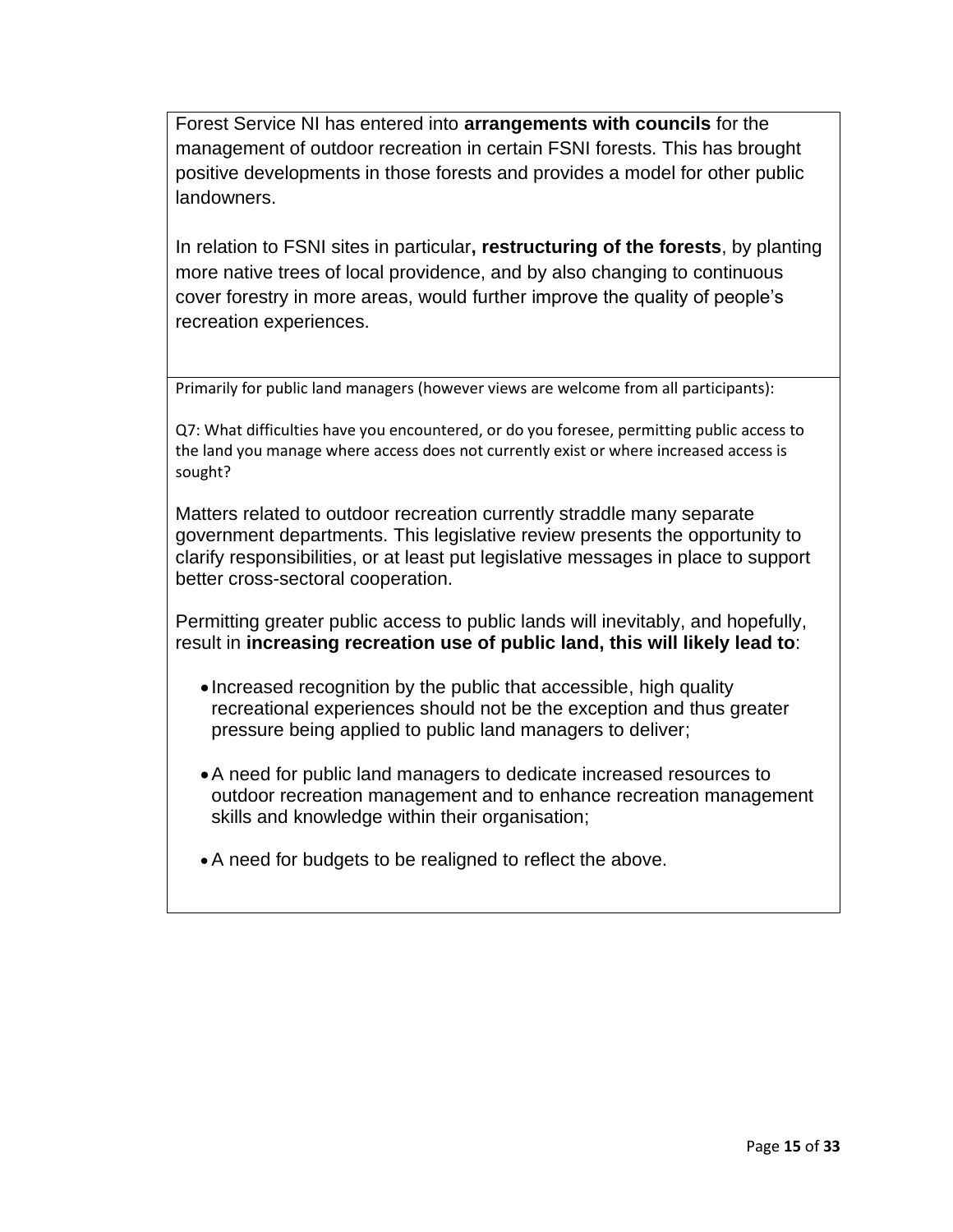Primarily for public land managers (however views are welcome from all participants):

Q8: How could any difficulties identified in Q7 be reduced or negated?

Implementing the **solutions proposed below** may require changes in departmental structures or functions, as well a legal capability to prescribe solutions from the Executive. These should be considered and enabled as part of an Outdoor Recreation Bill.

• Public land managers should be obliged to prepare **Outdoor Recreation plans for their land and water assets.**

• The Executive Office should consider establishing **a cross-cutting Outdoor Recreation Unit to technically support the production and** delivery of outdoor recreation plans which are coordinated with the NI Outdoor Recreation Strategy and aligned with other relevant government strategies.

• Further support should be provided for the cross-cutting **Statutory Outdoor Recreation Group**.

• **Better use of support networks** developing and sharing good practice within the outdoor recreation sector, such as the Visitor Safety Group, the Helping the Hills Network and the Outdoor Recreation Network.

• Mechanisms to enable the **sharing of resources** such as skilled labour and equipment across public land managers, breaking the siloed enclosures that currently appear to exist, making for higher quality and more consistent recreation experiences, as well as achieving better value for the public money that is invested in outdoor recreation.

• The use of **outcomes-based budgeting** which would allow the economic benefits emanating from increased outdoor recreation to be accounted for.

## **5.2 Current Legislation**

The **Guide to Public Rights of Way and Access to the Countryside: Guidance Notes on the Law, Practices and Procedures in Northern Ireland** is a practical manual, produced by the Environment & Heritage Service (now the Northern Ireland Environment Agency, Department of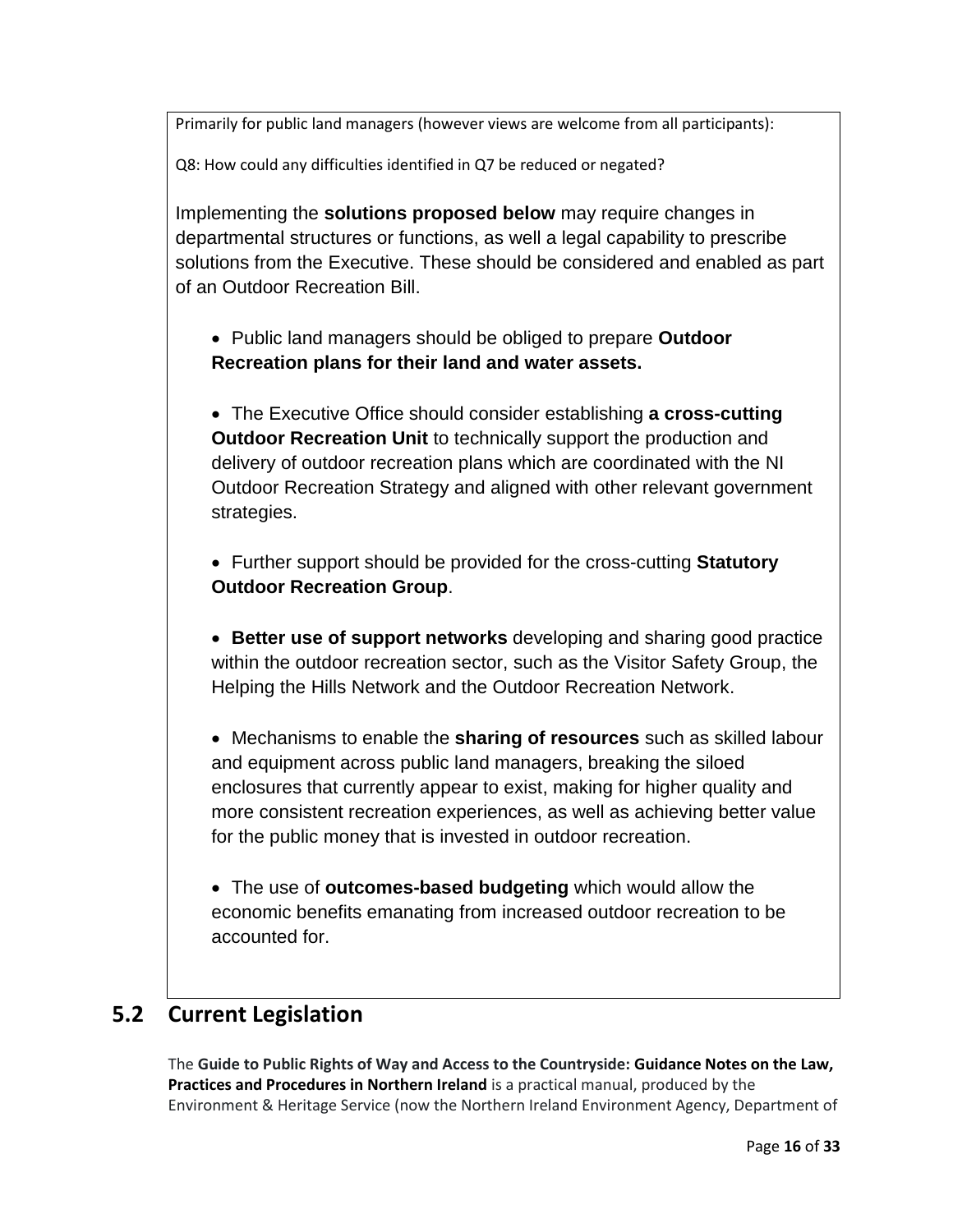Agriculture, Environment and Rural Affairs), which aims to clarify the legal position in Northern Ireland, and the practice and procedures that should be followed.

The principle legislation relating to access to the countryside in Northern Ireland is **The Access to the Countryside (NI) Order 1983** [\(https://www.legislation.gov.uk/nisi/1983/1895/data.pdf\)](https://www.legislation.gov.uk/nisi/1983/1895/data.pdf) which deals with public rights of way and access to open country. It also identifies responsibilities on local councils and landowners.

#### **The Nature Conservation and Amenity Lands Order (Northern Ireland) Order 1985**

[\(https://www.legislation.gov.uk/nisi/1985/170\)](https://www.legislation.gov.uk/nisi/1985/170) gives the Department of Agriculture, Environment and Rural Affairs powers to undertake a variety of roles for the enjoyment and conservation of the countryside and amenity lands.

#### **The Recreation and Youth Service (Northern Ireland) Order 1986**

[\(https://www.legislation.gov.uk/nisi/1986/2232\)](https://www.legislation.gov.uk/nisi/1986/2232) has been used by local councils to make Permissive Path Agreements with landowners for people to use an agreed portion of their land as a means to secure quality recreational access. A permissive path agreement can operate under limitations and can endure for whatever period of time the council and landowner are willing to agree. It does not create a new public right of way (where one did not already exist), but a route which the landowner has given permission for people to use.

#### **Questions 9 - 11 are aimed that those who have had cause to refer to legislation in relation to access issues, however views are welcome from all participants.**

Q9: How often would you refer to legislation in relation to access issues?

- ☐ Daily / Weekly
- ☒ Monthly
- ☐ Yearly
- ☐ Rarely
- ☐ Never

Please feel free to comment below

Most access issues which are brought to Mountaineering Ireland's attention relate to the informal recreational use of privately-owned land and particularly the landowner's **duty of care** towards recreational users.

Legislation should also make clear the **responsibility of recreational users** for their own safety. Scotland's Land Reform Act (2003) provides a useful model in terms of personal responsibility. In Scotland people can go on to most land to enjoy the outdoors – as long as they behave responsibly.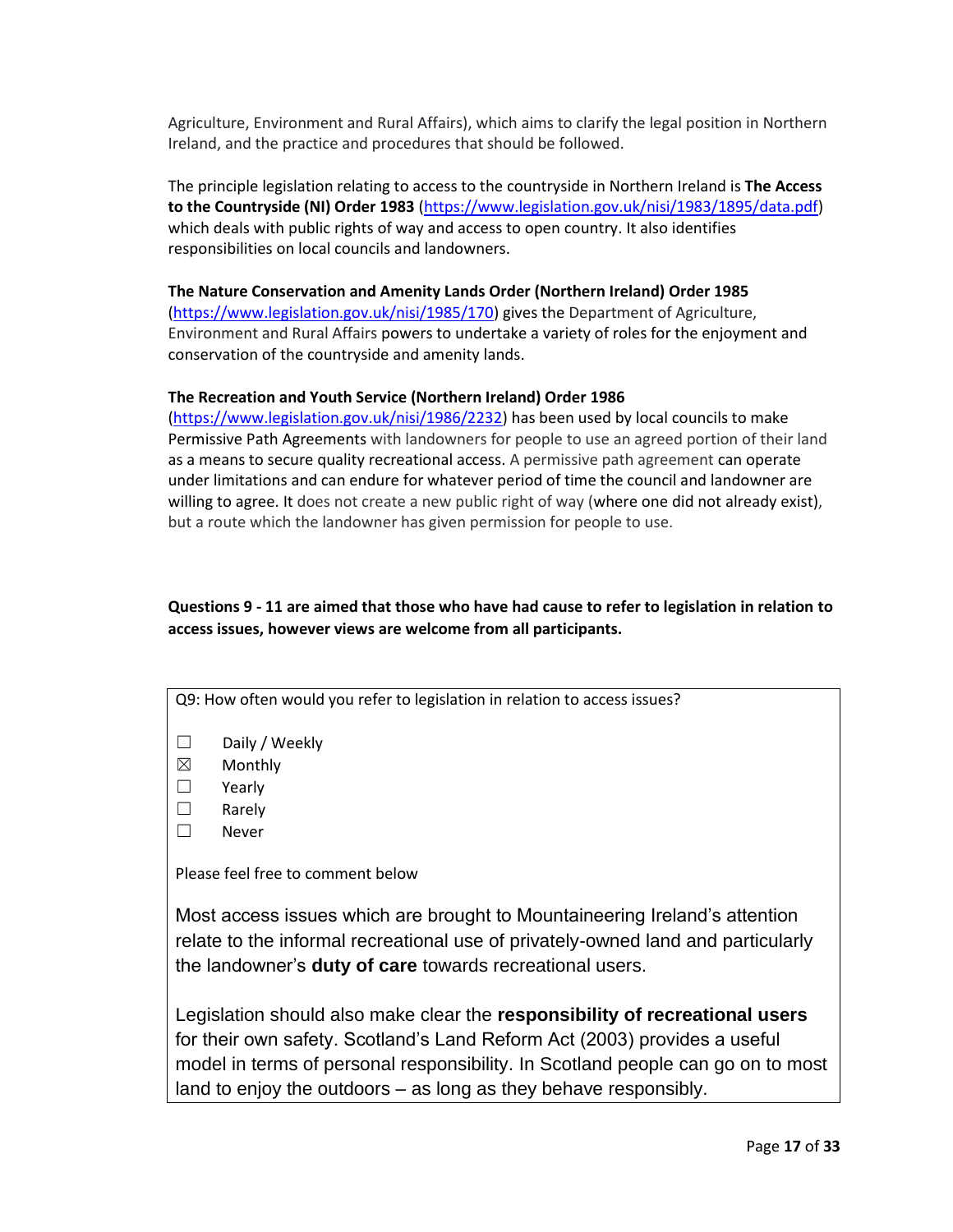This responsibility is based on three key principles:

- Respect for the interests of others.
- Care for the environment.
- Taking responsibility for your own actions.

The responsibilities of recreational users, and also landowners, are set out in detail in the Scottish Outdoor Access Code (https://www.outdooraccessscotland.scot/).

Q10: Please identify any difficulties you have with current legislation and/or Guidance in relation to public access.

Please be as specific as you can and identify which legislation and section you are referring to.

In relation to the Access to the Countryside (NI) Order 1983 the **main focus has always been on Public Rights of Way**. Consequently, other mechanisms within the 1983 Order have scarcely been used, particularly the provision for Access to Open Country or Public Path Creation Orders.

From our knowledge and experience, the process of **asserting rights of way** can be lengthy, divisive and costly, particularly if the assertion is disputed by a landowner. If resolving a dispute involves a court case then it is likely to be expensive to the point of discouraging a council from pursuing such action.

In relation to the Occupiers' Liability legislation and situations of informal or *de facto* access, there continues to be a **lack of clarity in relation to the duty of care** owed to people entering into land without express permission. Questions also arise in relation to activities such as sport climbing, where the placement of fixed equipment that users rely on for safety could create a liability for the landowner unless that is covered by another party.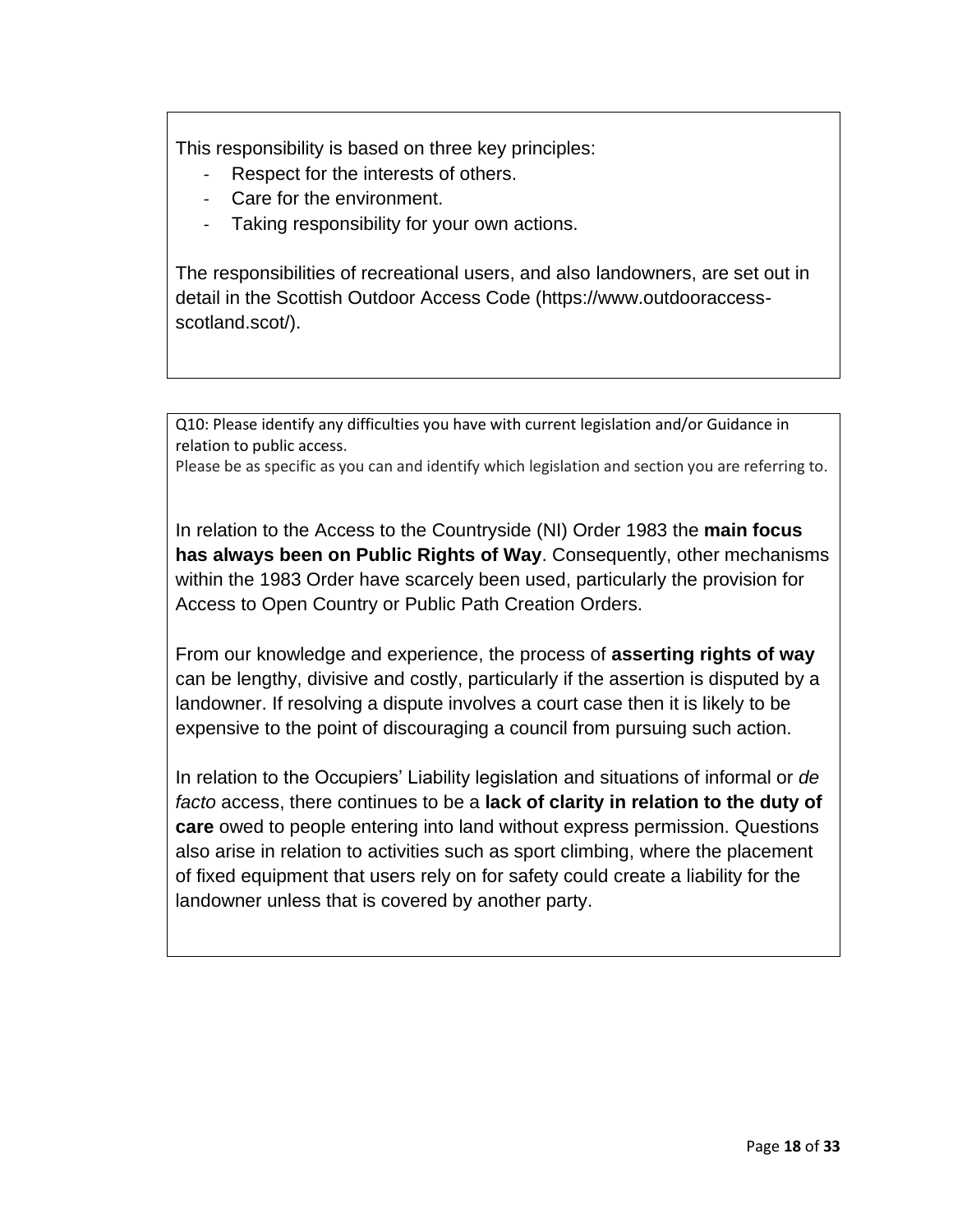Q11: How could the issues raised in Q10 be resolved? Please be as specific as you can and identify which legislation and section you are referring to.

A simpler, less costly process for **dispute resolution** needs to be found which avoids court action. We suggest something more akin to a Planning or Water Appeal or the Wayleave procedures contained in the Electricity (NI) Order 1992. There is also need for a better statutory basis for permissive paths.

Mountaineering Ireland supports the proposals for a new Outdoor Recreation Bill, which should include measures to ensure that **landowners are not exposed to potential claims** should someone be injured while engaged in recreational activity on their land. And, where there is recreation infrastructure in place on privately-owned land as part of a community trail or other agreed access, the landowner should be **indemnified through the district council.** We note that it is often the fear of being sued (even through it may not come to a successful claim) that is a significant factor in landowners refusing access, so the proposals must ensure that all claims are diverted away from landowners (unless they are deliberately setting out to cause harm to visitors).

These measures should be supported by training for council officials in relation to existing and/or new legislation, the production of **guidance material** and ongoing awareness activity with landowners and also with recreational users to make them aware of their responsibilities.

The active development of a **culture of responsibility** amongst all those using the outdoors for recreation would help address issues raised by landowners and land managers. Mountaineering Ireland welcomes **'The Right Side of Outside'** campaign run by Outdoor Recreation NI, supported by the Ulster Farmers Union, Sport NI, NORF, NIEA and Mourne Mountain Rescue Team. This provides a basis for collaborative effort to develop and promote responsible recreation which could be supported through an Outdoor Recreation Bill.

## **5.3 Opportunities**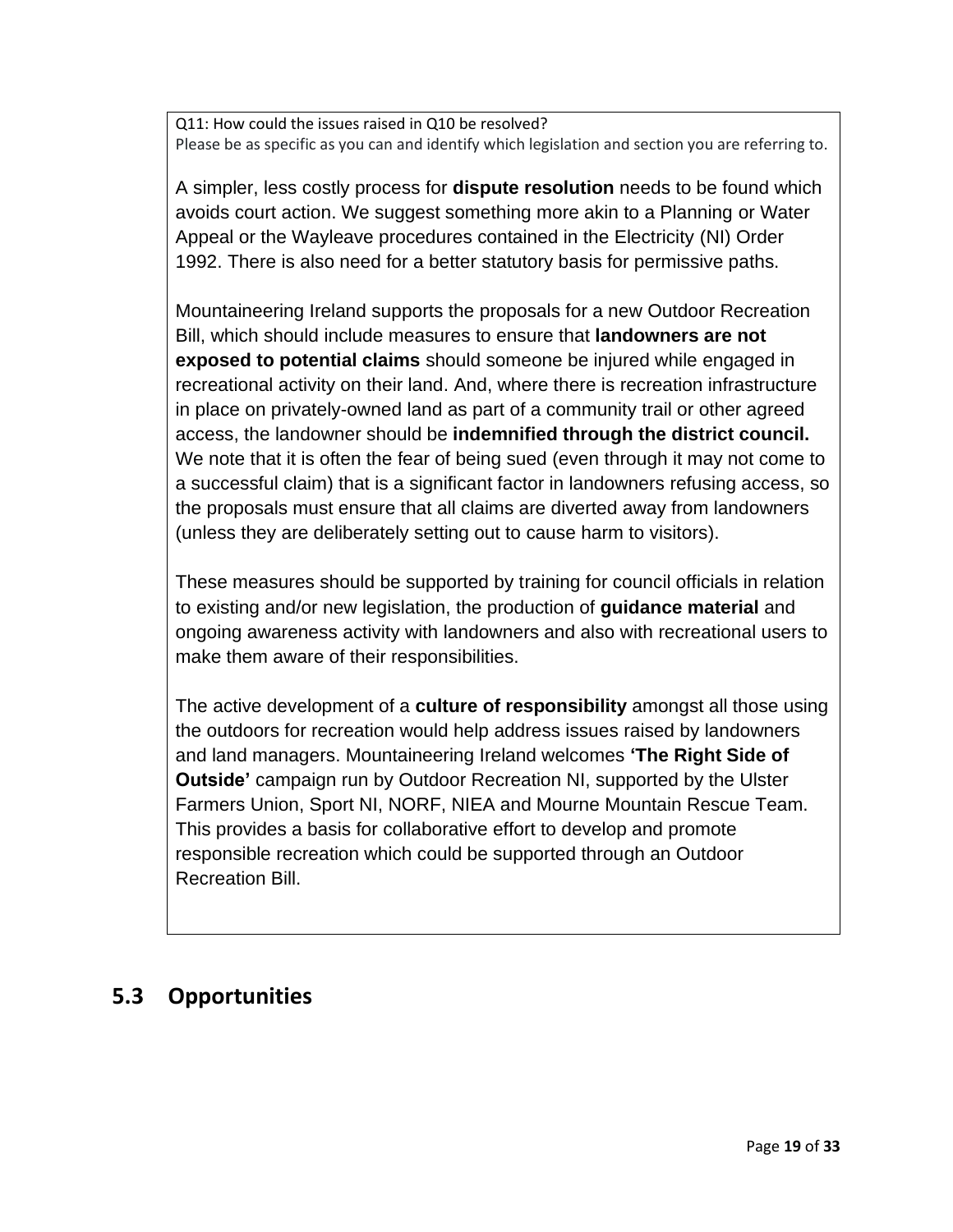Q12: How could the provision of access to the outdoors for recreational purposes be improved?

Mountaineering Ireland's position is that this would be best achieved through a **new Outdoor Recreation Bill** rather than seeking to amend the 1983 Access to the Countryside Order. The Bill would enable a once in a generation opportunity to provide a comprehensive legislative framework to support the development of outdoor recreation in Northern Ireland.

Mountaineering Ireland supports NORF's position that the Bill should make clear that:

- access to the countryside for the purpose of recreation must be exercised responsibly and sustainably, and
- access to private land should principally be through agreement of landowners.

Mountaineering Ireland believes that a new Outdoor Recreation Bill for Northern Ireland **should include the following**:

- Preamble noting the benefits of outdoor recreation, including the value of adventurous experiences, setting out key considerations and the **primary purpose of the Bill** - *To provide expanded opportunities for people to engage in outdoor recreation activities and to improve the quality of the experiences people enjoy, in a way that optimises the many benefits of this activity, whilst ensuring that measures are in place to minimise adverse impacts on landowners, the natural environment and host communities*;
- **Clarify responsibility for implementation** of the Bill, including provision of guidance to councils and other relevant bodies, and the coordination of cross-departmental activity;
- Clarification and limitation on the **duty of care** owed by landowners and occupiers to those who use their land for recreational purposes, whether within the framework of an access agreement or informally;
- Provision that all access for recreation under the Bill should be contingent on **responsible behaviour** by users (what is meant by 'responsible' is important and may need to be elaborated in supporting documentation);
- A statutory **right of access on publicly owned land** apart from exemptions for operational, public safety and security reasons;
- An obligation on Councils to prepare and implement an **Outdoor Recreation Plan** and to develop and maintain a **Core Path Network**;
- A requirement for Councils to create **Outdoor Recreation Areas** (see Q18 below);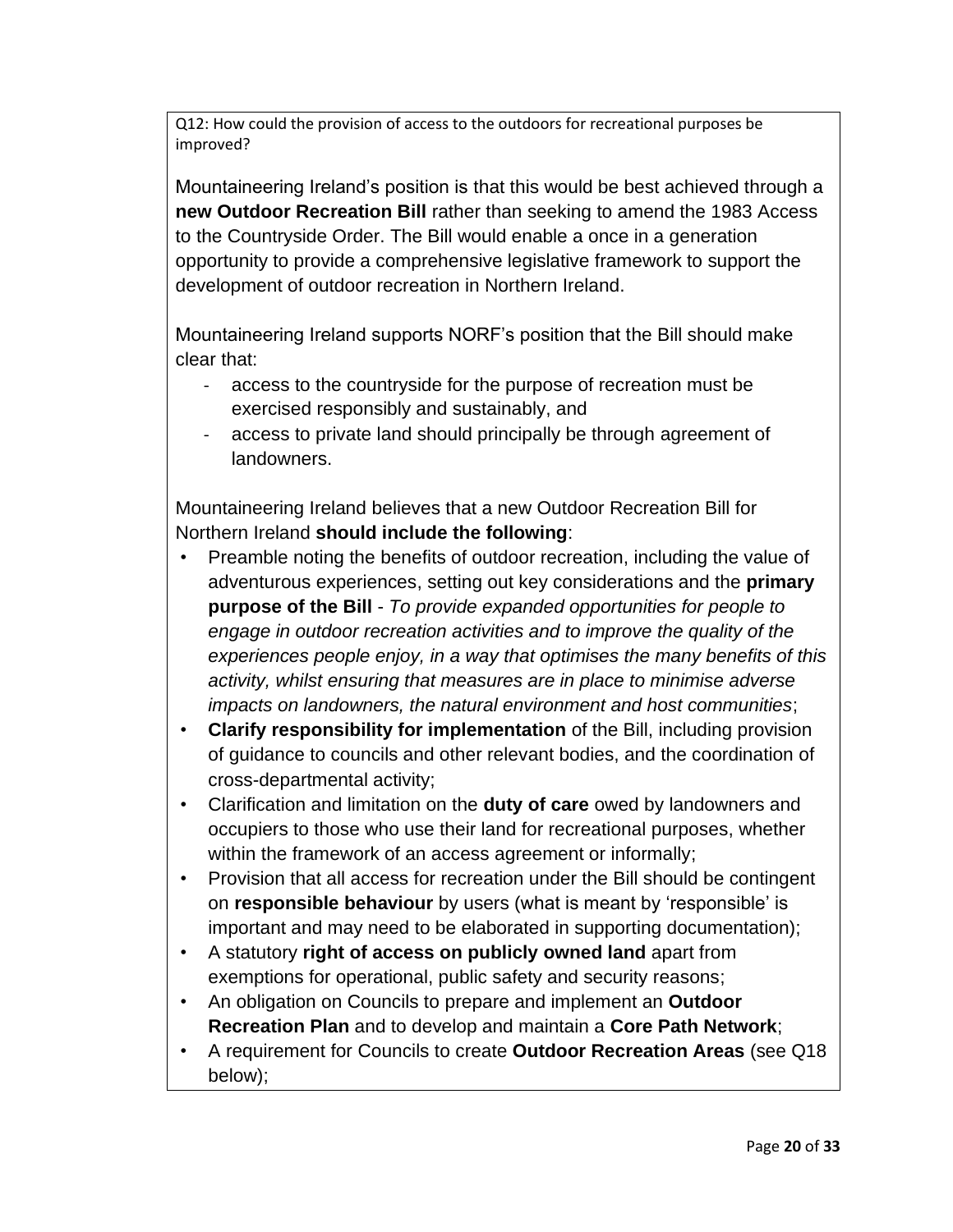- Relevant clauses enabling Councils to enter into **permissive path agreements** (currently under Recreation & Youth Services Order, 1986) and public path creation orders;
- Provision for the assertion, protection and maintenance of **public rights of way,** including a new dispute resolution mechanism;
- An obligation on Northern Ireland Statistics and Research Agency (NISRA) to **collect outdoor recreation data**.

**What have other jurisdictions done to improve access for outdoor recreation?**

Legislative changes in Great Britain over the past 20 years have increased the availability of access to the natural environment significantly. Under the Countryside & Rights of Way Act 2000, especially since 2005 people across England and Wales have the freedom to access land, without having to stay on designated paths. Approximately 8% of England and 20% of Wales is classed as 'access land'. In Scotland the Land Reform (Scotland) Act 2003 established a right of non- motorised access over most land and inland water.

**The provision of a "Right to Roam"**, and the development of National Parks has previously been considered in Northern Ireland and **is not being considered as part of this consultation.**  However some aspects of Scotland's Land Reform Act 2003 may provide the basis for improvement in Northern Ireland.

As a requirement of the Land Reform (Scotland) Act 2003, core path plans are drawn up by local authorities after consultation with communities, land managers and path users. **Core path networks** are interlinking routes that normally join, or are close to, communities. They are normally part of the wider path network of long distance walking and cycling routes**,** and local and community paths**.** Many Northern Ireland local councils have included the development of path networks in their current Community Plans.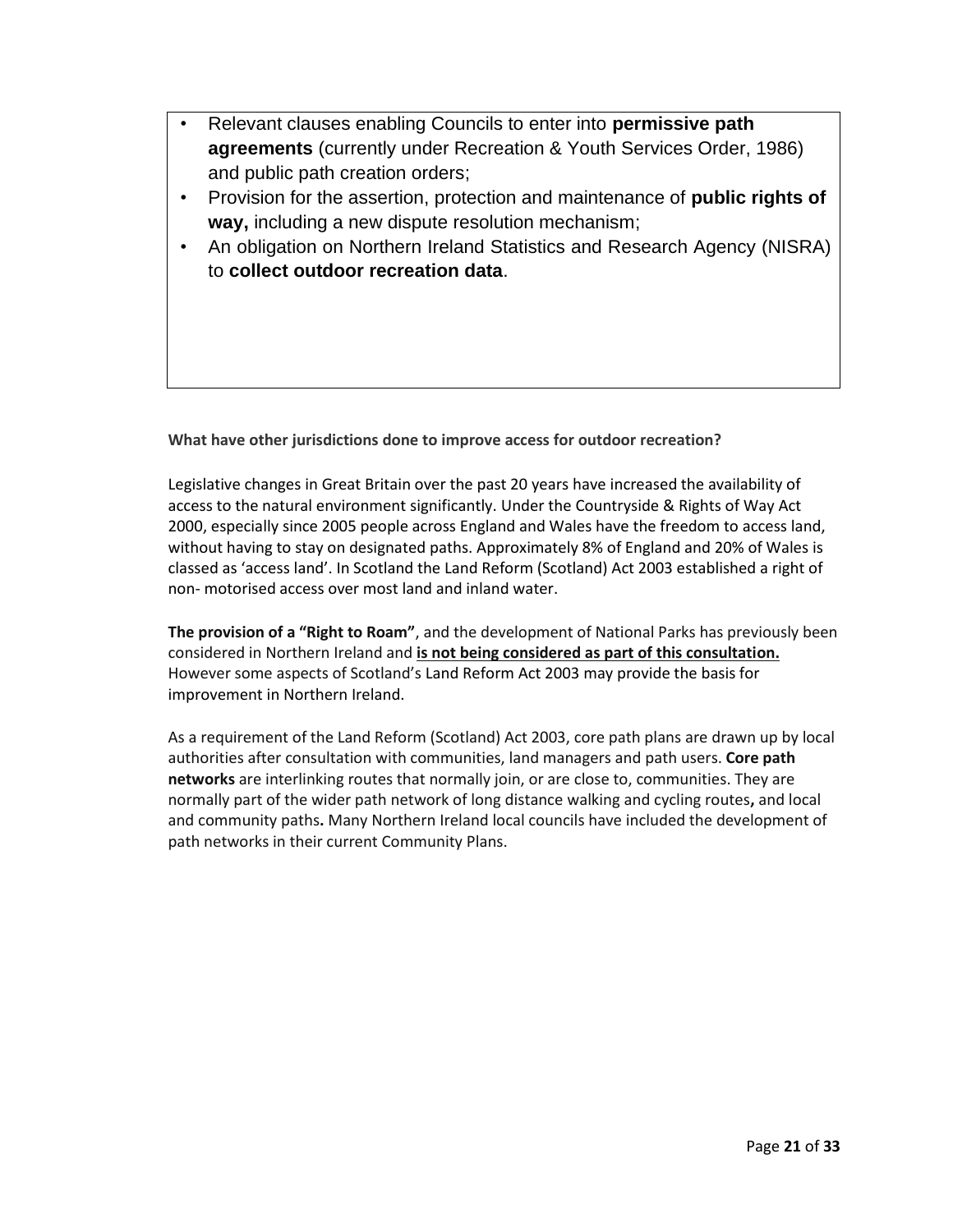Q13: Do you believe that a Core Path Network would be a possible solution to improving access for outdoor recreation?

### **YES / NO**

Please feel free to comment below

Mountaineering Ireland believes that Core Path Networks have an important part to play in expanding opportunities to engage in outdoor recreation in Northern Ireland The Core Path Network should form a major element of each council's Outdoor Recreation Plan.

**Each district council should be mandated and resourced to produce a Core Path Network** in order to provide quality outdoor recreation experiences within its area – meeting the needs of walkers, horse-riders, cyclists and those seeking access to water for water-based recreation activities. In addition to long and medium distance routes, greenways and blueways, All Core Path Networks should also include a network of community trails.

The council should take responsibility for ensuring that routes within the Core Path Network are mapped, signed, monitored and maintained, though work on the ground might be delegated to other organisations.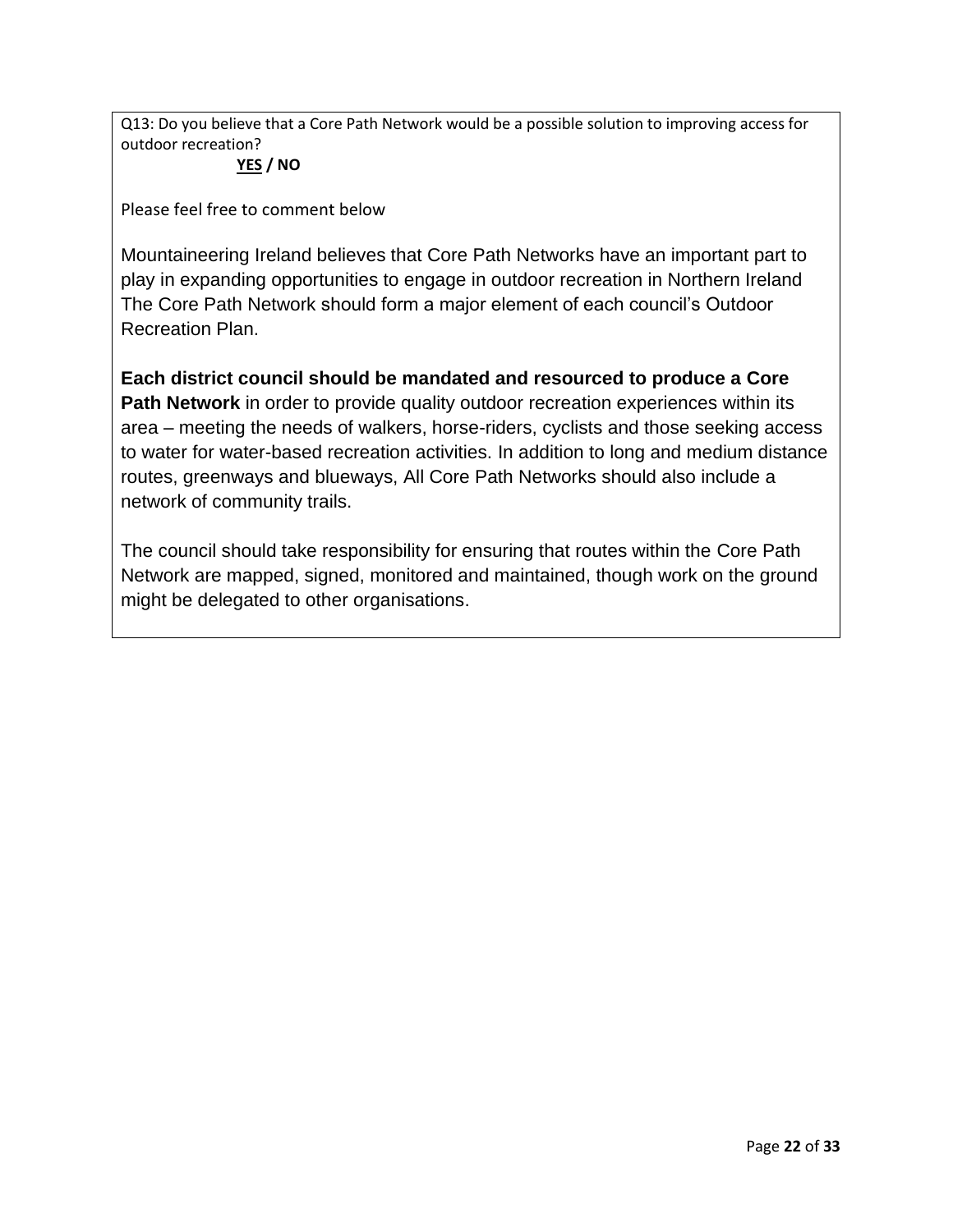Q14: What would be the potential opportunities, benefits, or uses, of a Core Path Network in Northern Ireland?

The public **benefits are potentially very significant**, Core Path Networks will open up outdoor recreation experiences to new participants and enhance the experiences of those already participating.

The *Outdoor Recreation: People, Nature and Health* research report recently published by Outdoor Recreation NI (link below) highlighted the clear **connection between enjoying outdoor spaces and good mental and physical health** with 73% of respondents stating the primary motivation for visiting the outdoors was 'to get some exercise' and/or 'for health and fitness'. In addition, 65% felt calm and relaxed and 32% felt closer to nature following visits to the outdoors.

The same study found however that these important **benefits are not being realised equally**, with only 50% of those from Northern Ireland's most deprived areas visiting the outdoors at least once a week. This is in stark contrast to the national average of 70% which rises to 82% in the most affluent areas. Core Path Networks should be a key tool in working to eliminate that social gradient in outdoor recreation participation.

Other advantages and uses of Core Path Networks include:

- Greater public awareness of opportunities for recreation in the area;
- Strengthens the area's tourism offering;
- Core Path Networks should showcase local heritage
- Enhancing local and regional biodiversity should be an objective in the development of Core Path Networks.
- Annual increase in % of journeys made by walking / cycling (current Programme for Government indicator)

## **Community trails should be a key component in Core Path Networks**.

Community trails would provide safe, off-road opportunities for communities to enjoy outdoor recreation and connect with nature close to where they live. Community trails can be used for both recreation and active travel, bringing social, health and wellbeing benefits, increasing engagement with the natural environment and reducing carbon emissions as people do not need to travel to go for a walk. Newry Mourne and Down District Council already has a council-wide community trail plan in place, developed by Outdoor Recreation NI, this provides a model for other councils.

Post-Brexit **farm payment schemes** should include a new stimulus to encourage and reward farmers who provide public access and facilities for recreation, thus showing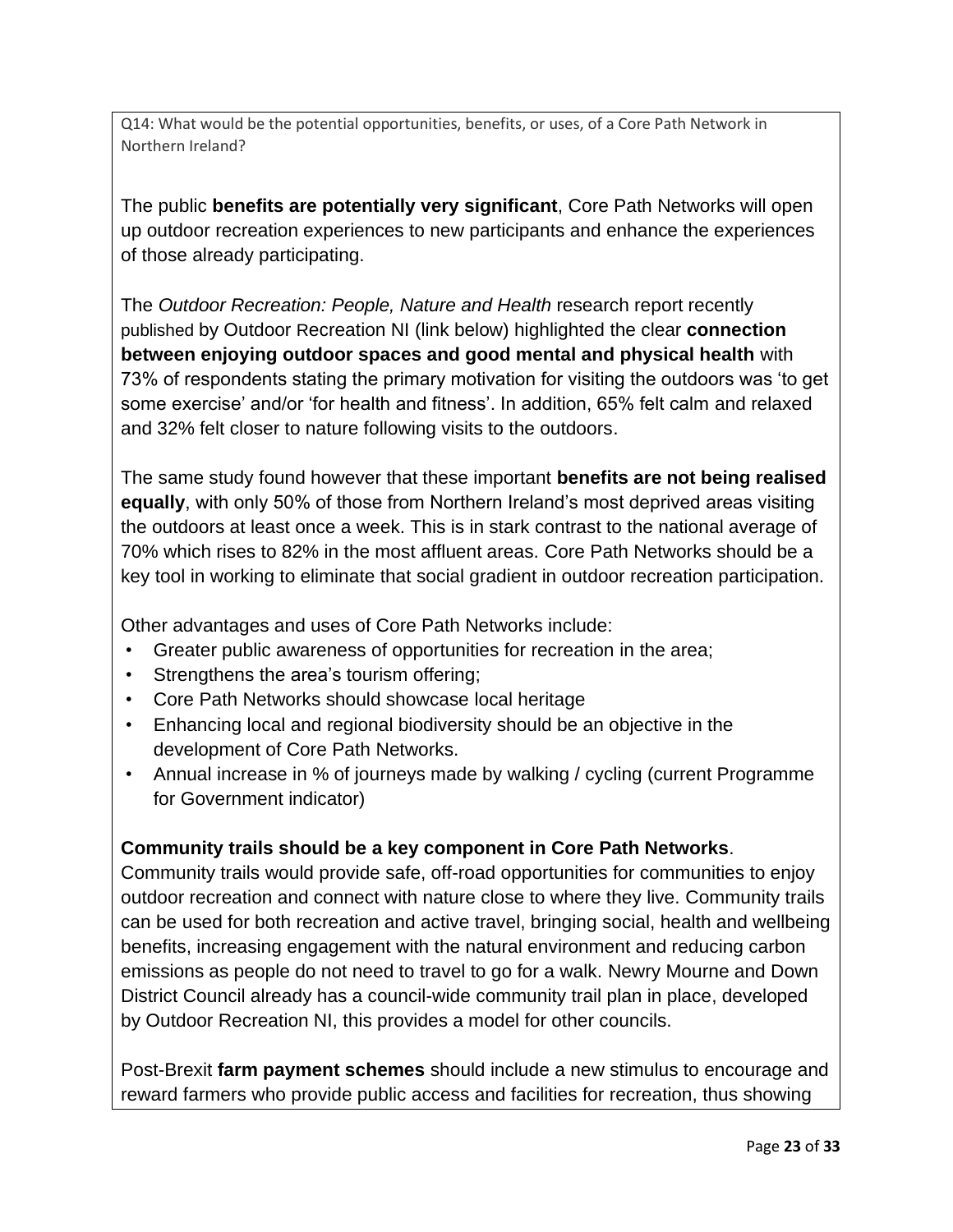public benefit from public money. Core Path Networks would provide a means of assessing the value and importance of any such proposals put forward by farmers and landowners.

*Outdoor Recreation: People, Nature and Health* research report [http://www.outdoorrecreationni.com/wp-content/uploads/2021/03/People-Nature-and-](http://www.outdoorrecreationni.com/wp-content/uploads/2021/03/People-Nature-and-Health-NI-March-2021.pdf)[Health-NI-March-2021.pdf](http://www.outdoorrecreationni.com/wp-content/uploads/2021/03/People-Nature-and-Health-NI-March-2021.pdf)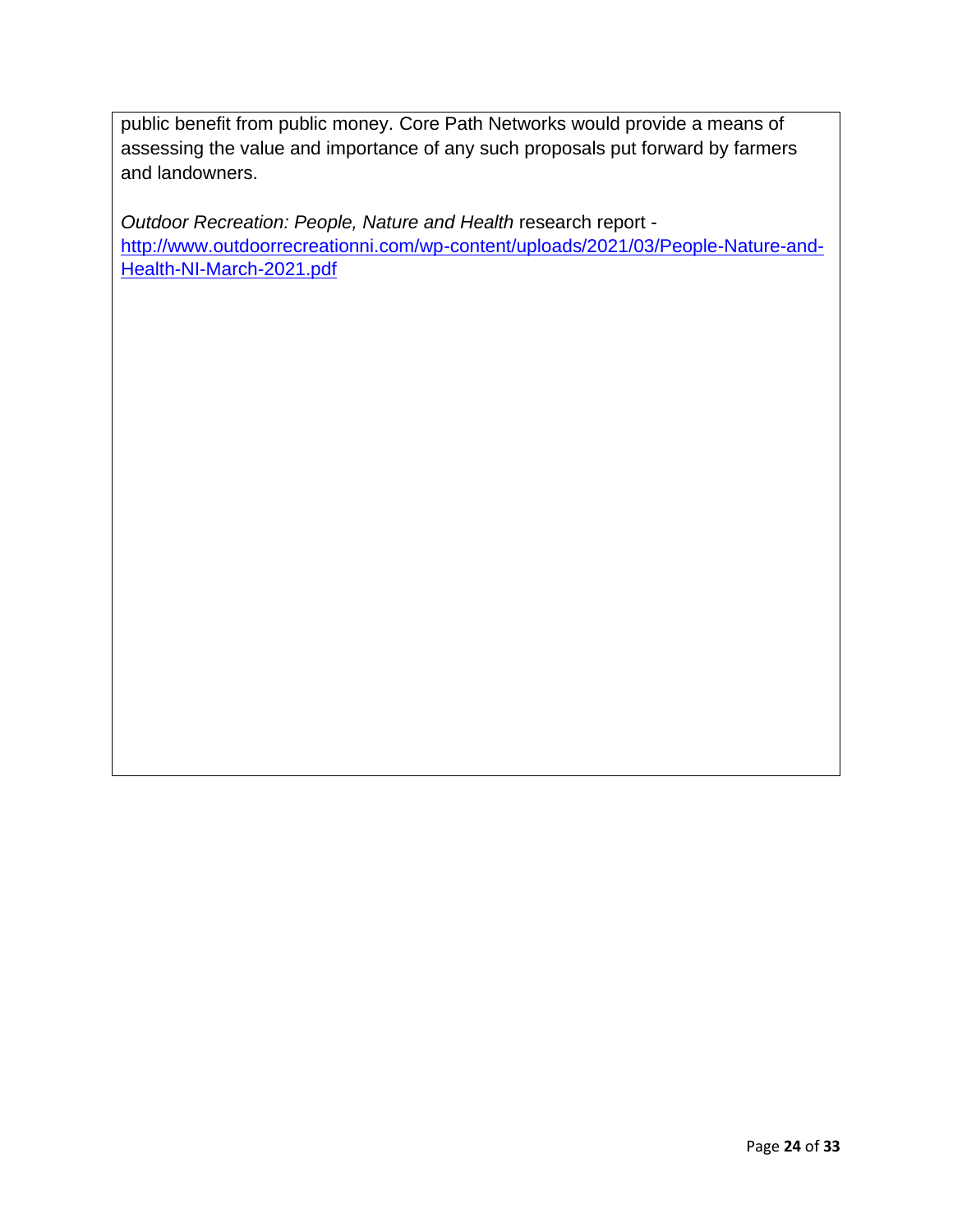Q15: What difficulties do you foresee in establishing a Core Path Network in Northern Ireland?

Core Path Networks will be made up of routes that are on **public and privately owned land**. Undoubtedly the greater barrier to achieving a Core Path Network across all council areas will be securing landowner agreement.

The **liability issue needs to be addressed** before approaching landowners, through new legislation and councils indemnifying landowners.

Outdoor Recreation NI's experience in the development of community trails provides **valuable learning** to inform the development of Core Path Networks.

The development of trail networks, principally on the basis of landowner agreement, is **time consuming and often results in no tangible outcome** on the ground as some landowners will not give permission for a trail on their land.

When developing Core Path Networks councils will need to **plan their consultation carefully**, with a clear purpose, relevant expertise and an understanding of potential issues.

Adopting a community-centred approach is likely to be more fruitful than top-down development. There should **be engagement with the community,** and landowners as part of that community**,** at an early stage in the development of routes, in order to avoid potential difficulties at a later stage. Selecting the right people to engage with landowners and communities will be important. The development of the Arney route in Fermanagh, part of the Cuilcagh to Cleenish project provides a positive example of this approach.

Q16: How could landowners be encouraged to provide access, through their land, to develop a Core Path Network?

Clarity needs to be provided around **Occupiers Liability** and the matter addressed so that farmers who engage with public access initiatives are protected. It is Mountaineering Ireland's recommendation that this be addressed through the proposed Outdoor Recreation Bill. In addition, councils should provide indemnity for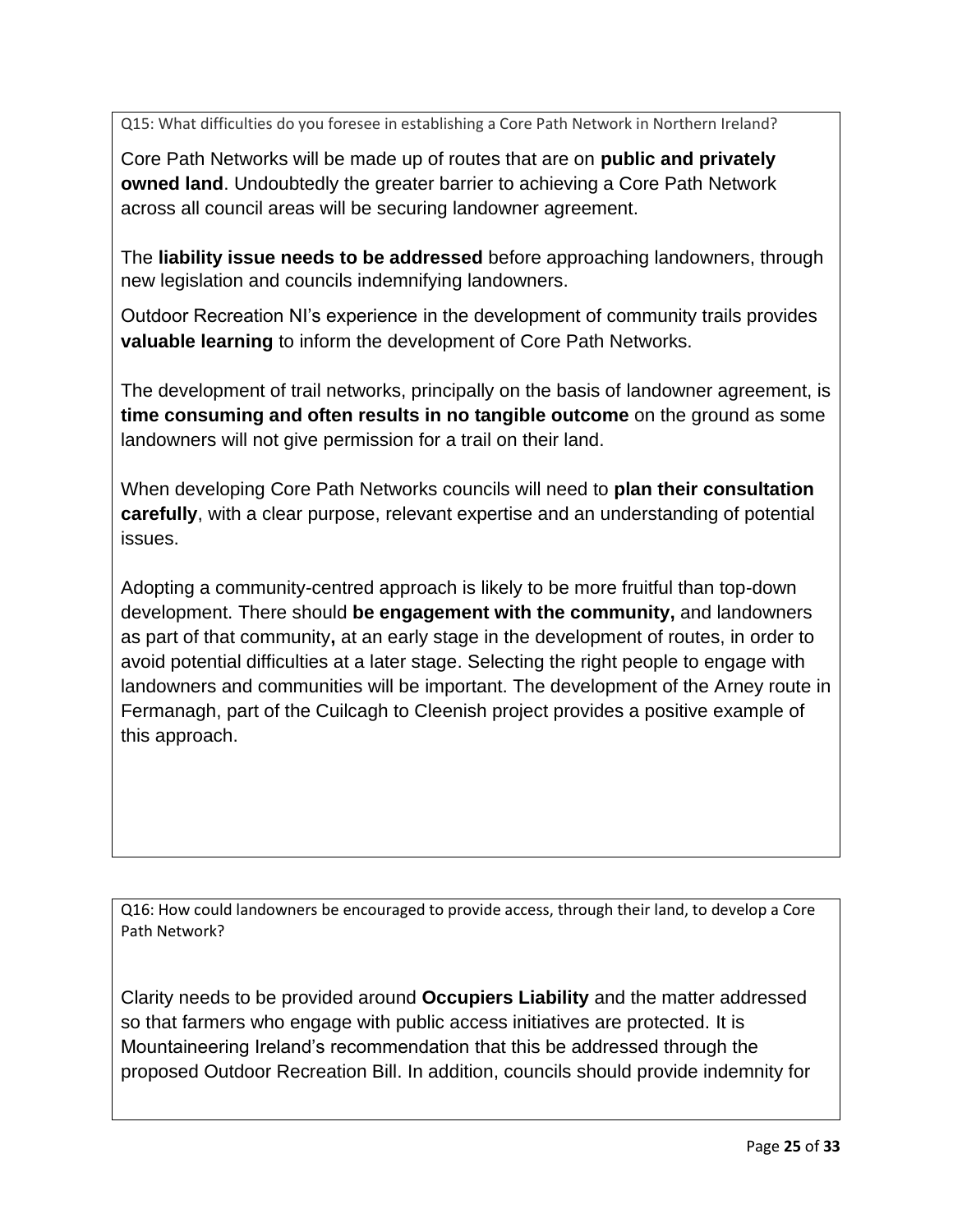routes which have been identified within its Core Path Network – particularly those which require a permissive path agreement.

There may be scope for landowners to be **paid for carrying out maintenance work** on trails or other infrastructure that supports recreational enjoyment of privatelyowned land. The Walks Scheme in place in the Republic of Ireland provides a relevant example of how such an arrangement can work, including work plans and inspection. It should be noted that the Walks Scheme was introduced to address the maintenance of pre-existing routes, rather than to develop a trail network: [https://www.gov.ie/en/policy-information/942b4b-the-walks-scheme-and-rural-recreation](https://www.gov.ie/en/policy-information/942b4b-the-walks-scheme-and-rural-recreation-officers/)[officers/](https://www.gov.ie/en/policy-information/942b4b-the-walks-scheme-and-rural-recreation-officers/)

With the evolution of farm payment schemes post-Brexit there is potential for landowners to be rewarded for the delivery of environmental services (for example water quality, carbon sequestration etc). **Recreation is becoming a significant land use** in many locations and is also recognised as an ecosystem service. It should therefore be an option within any future farm payments scheme introduced by DAERA.

It is important however that farmers should not receive a payment simply for allowing recreational access, that would create an awkward precedent and cause difficulty with the many landowners who have long facilitated recreational access. Any farm payment related to recreational access should be linked to **physical actions** (e.g. stile construction and maintenance, water management on paths, demarcation of route by hedge-planting etc), and/or **engagement actions** (e.g. hosting farm visits for walking clubs or school groups, other face-to-face engagement with recreational users, attending training in path maintenance skills).

If there is **abuse of a path** or farmer's land by the public, and a reasonable solution cannot be found, the farmer should have the option of restricting or removing access, and should also receive compensation for expenses, losses or any inconveniences that arise from providing public access.

There may be **opposition** from some farmer representative groups to the development of Core Path Networks. Working with groups such as the Nature Friendly Farming Network, the Farming and Wildlife Advisory Group (FWAG), and Linking Environment and Farming (LEAF) might be helpful in addressing these concerns and developing initial examples.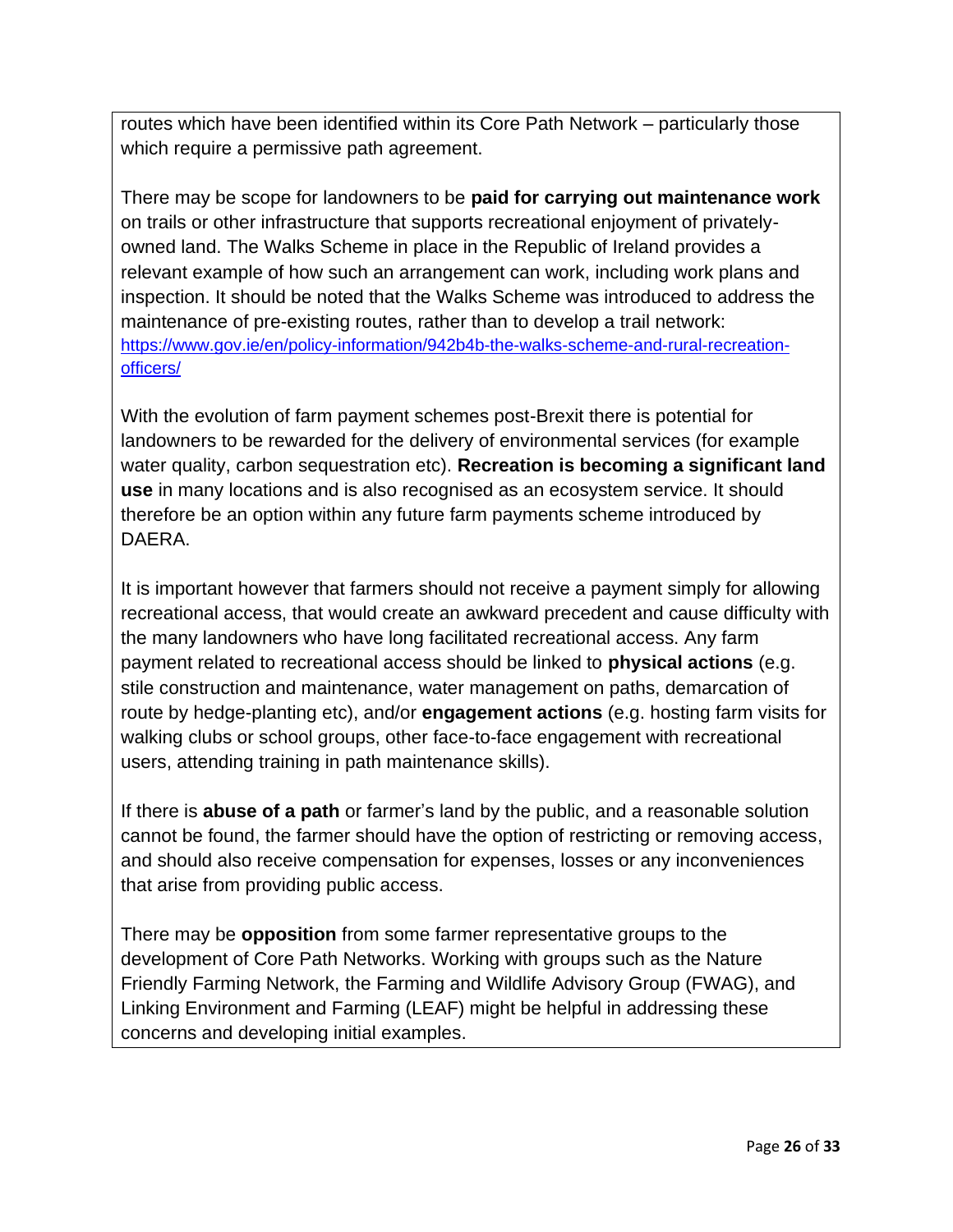Q17: What features would you like to see in a Core Path Network? (e.g. cycle lanes, circular routes etc.)

As stated above, we envisage Core Path Networks would incorporate not only community trails but the **full spectrum of recreational trails in the area**, including Greenways and Blueways. For the most part routes in the network will be for walking, as this is the most popular recreation activity, but they could also cater for horseriders, cyclists and those seeking access to water, for example for swimming, angling, kayaking and canoeing.

The development of Core Path Networks should have a focus on providing **quality recreation experiences**. Routes in the network could be looped or linear and mary vary from just a couple of miles to multi-day hiking or cycling routes. Routes should be waymarked, and as far as possible walking routes should be off-road. Mountaineering Ireland does not envisage that hillwalking routes, even where there are managed paths in place to address erosion, would form part of a Core Path Network (hillwalking is addressed under Q18).

Routes and trails in the countryside should be as natural as possible, avoiding urbanstyle infrastructure. Conversely, trails close to centres of population might be surfaced to be suitable for use by wheelchairs and buggies. The **Visitor Safety in the Countryside Risk Control Spectrum** provides a widely-used framework for adjusting the level of management intervention based on visitor use, location and terrain (https://www.visitorsafety.group/).

Q18: What other opportunities, in relation to the provision access for outdoor recreation, should be considered?

While Core Path Networks should play an important part in expanding opportunities to engage in outdoor recreation in Northern Ireland, it is **neither necessary nor desirable for all access to be trail-based.** In fact, few outdoor recreation experiences on our beaches, parks and waterways are confined to distinct lines on a map and it would be remiss of any new arrangements not to recognise this.

Hillwalking for example is about the exploration of open mountain landscapes, it is in essence a spatial activity rather than one which relies on defined or marked trails. A great many individual farmers and other landowners **currently allow informal access** to Northern Ireland's uplands, coastal areas and open spaces (including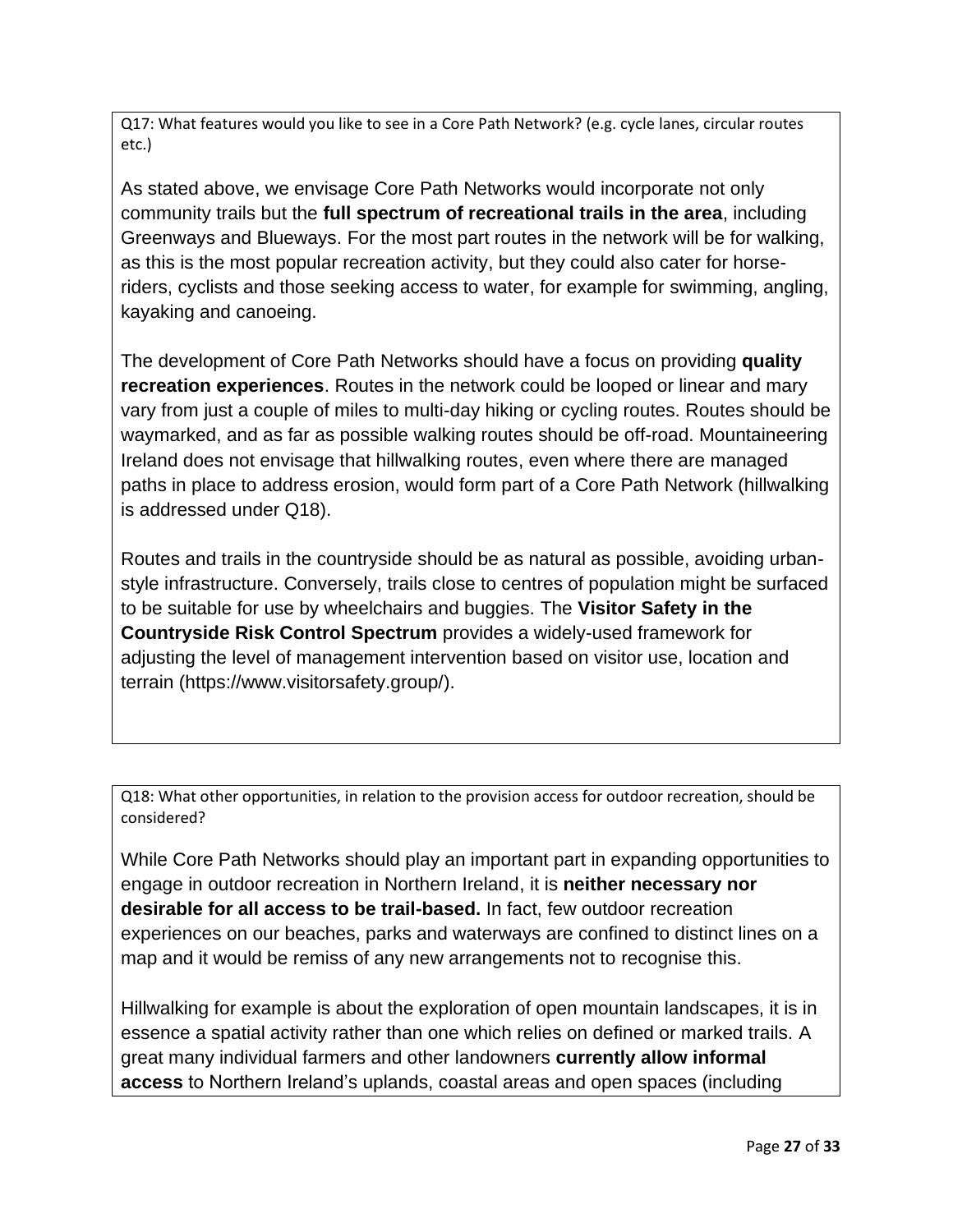moorland and woodland). The development of an **Outdoor Recreation Bill** should provide a framework within which more adventurous experiences are encouraged, and within which landowners are respected and protected.

Part III of the 1983 Access Order makes provision to create public Access to Open Country. To the best of our knowledge, no **Access to Open Country** has been established in any form by any local authority in the 38 years since that legislation was introduced. In the legislation 'open country' is defined as land which appears to consist 'wholly or predominantly of mountain, moor, heath, hill, woodland, cliff, foreshore, marsh, bog or waterway.'

Recognising the public desire for free movement on the hills and in other areas of rough grazing land, it is Mountaineering Ireland's assertion that a new Outdoor Recreation Bill should include an obligation on Councils (and possibly also AONB management bodies) to make agreements covering areas of open country, described as **'Outdoor Recreation Areas'**, in hill, mountain, woodland and coastal areas, where there are either minimal or no active farming practices apart from rough grazing. Provision should be included to create Outdoor Recreation Areas based on an agreement with landowners.

Outdoor Recreation Areas will naturally, depending on the nature of the terrain, provide opportunities for a **diversity of activities** (including mountain-running, cycling, rock climbing and bouldering, winter mountaineering, caving, kayaking and open water swimming). This diversity brings with it a spectrum of means through which the environment is accessed and enjoyed. For example, in upland areas there are likely to be unmarked paths and access routes of varying size and popularity. Some may see carry less than a hundred users per year, whilst others could be used by many thousands of people. More formal trails that form part of a Core Path Network may also run through an Outdoor Recreation Area at a lower level. For some activities a usage map could appear quite erratic in nature such as orienteering or rock climbing, whilst for others e.g bird watching, it would appear quite stationary. These and other observations support an approach that would confer area-wide arrangements benefiting both provision and management.

The **support mechanisms** for Outdoor Recreation Areas should include:

- **Indemnity arrangement** to protect landowners against any claims from recreational users (other than where the landowner has wilfully cause harm to the injured party);
- **Erosion control** measures and provision of necessary infrastructure to facilitate recreational activity (e.g. parking areas and stiles);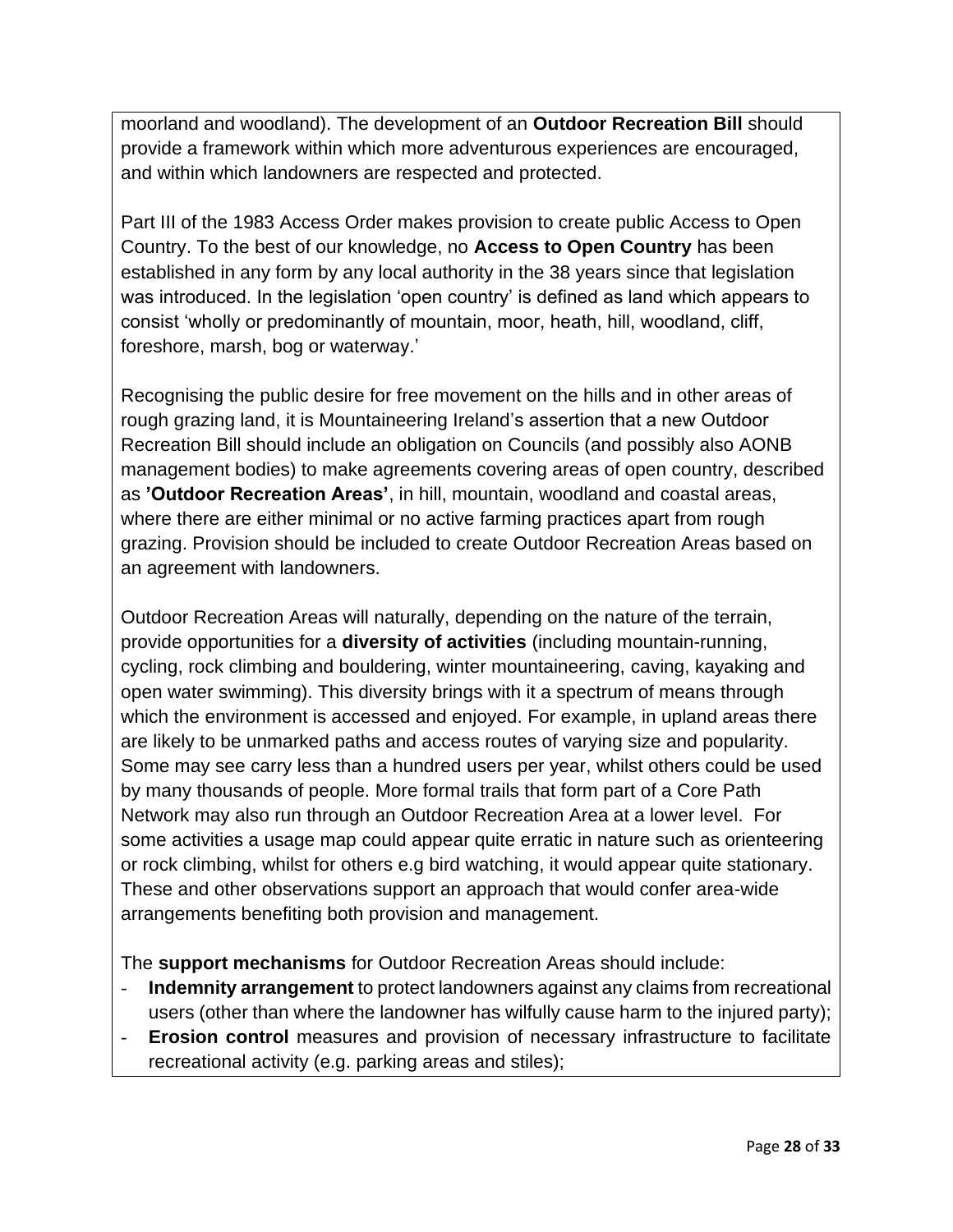- Signage at access points to make clear that **recreational users** should respect the goodwill of landowners, care for the environment and should have the skills and equipment to take responsibility for their own safety;
- Provision for landowners to be **paid for agreed works** to maintain access routes and recreation infrastructure;
- Provision for landowners to be paid or earn an income from providing parking or from **engagement actions** related to the Outdoor Recreation Area (e.g. hosting farm visits, leading heritage walks, participating in meetings about the project, allowing appropriate events etc);
- A person for landowners to contact if any issues arise from recreational activity on private land;
- A mechanism for **dispute resolution** (without having to resort to the courts) where there is disagreement in relation to land included in an Outdoor Recreation Area or proposed for inclusion in such an area (we understand there may be similar calls for a non-judicial system relating to agricultural payments and also environmental protection and thus a DAERA or even Government-wide solution may be useful here).

*Note: the above proposal is similar to the Mountain Access Area model which is currently being reviewed and expanded through Comhairle na Tuaithe, the national advisory body on outdoor recreation in the Republic of Ireland. From the outdoor user's perspective, commonality in approach would be helpful.*

It is important to recognise the **value of these areas for informal adventure activities** in undefined locations with no particular infrastructure provision. The deliberate taking on and **managing of risk is an essential part of many activities** such as rock climbing, snow and ice climbing and landowners and managers should not feel obliged to control or manage such activities. That risk lies with the participants and the *volenti non fit injuria* principle in law applies.

It has also become increasingly clear that **AONB management is under resourced and suffers from a lack of statutory recognition**. Given that outdoor recreation is a rapidly growing percentage of major human activity occurring in AONBs Mountaineering Ireland supports this review also considering how our AONBs can be better supported.

Within the context of natural capital, public goods and other such landscape management discussions it would be helpful if r**ecreation is recognised as a valid land use** and thus becomes integrated into associated policy and operation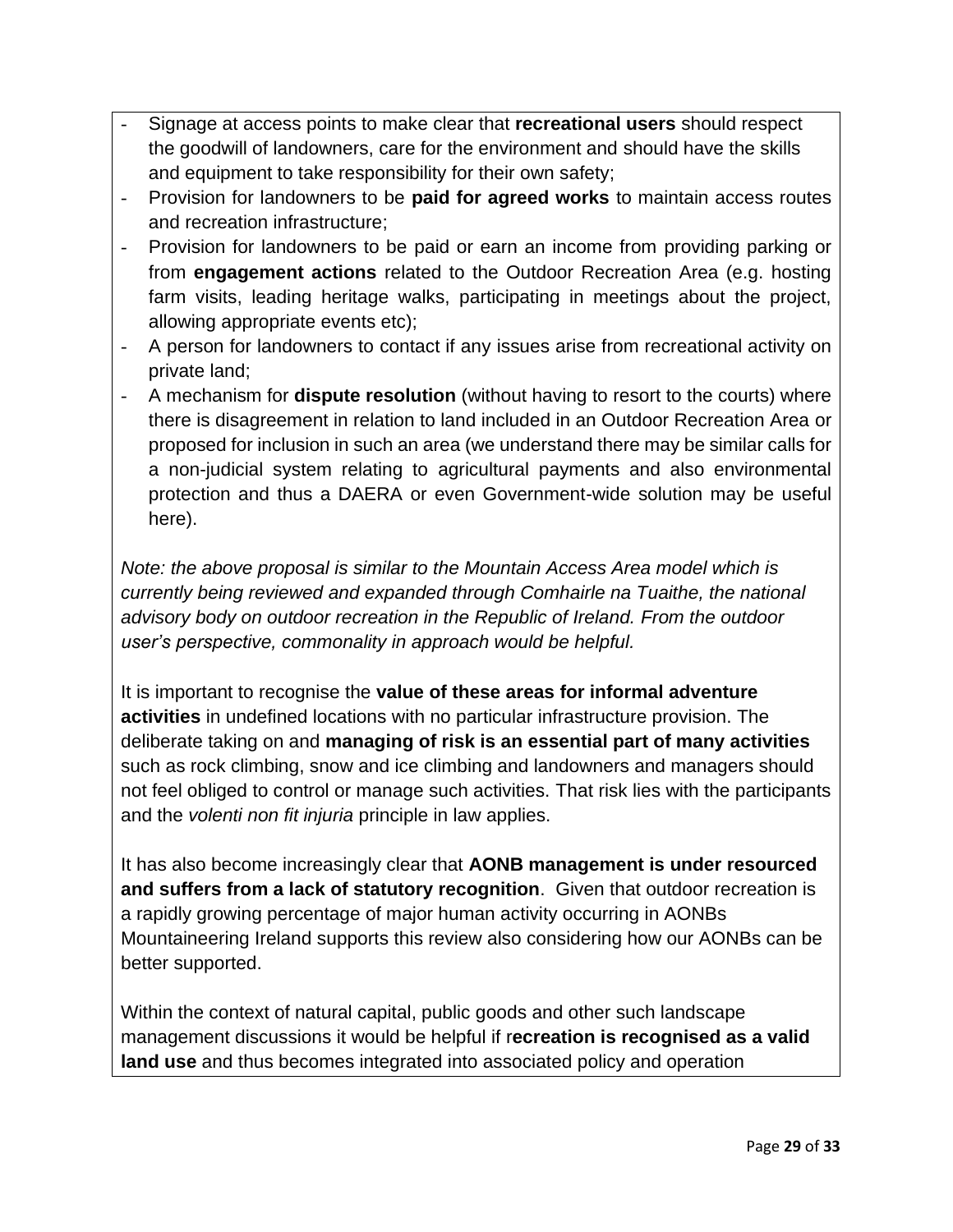frameworks, rather than left as an add on or after thought as perhaps is currently the case.

The current draft **Programme for Government** has at its heart the objective of increasing the 'wellbeing' of all our citizens. The Covid-19 pandemic has highlighted the value of outdoor recreation to the mental and physical wellbeing or our citizens. This review of the provision of access for outdoor recreation in Northern Ireland presents a **once in a generation opportunity** to act with ambition and determination to provide quality outdoor recreation opportunities for this and future generations, in a way that protects landowners and respects our natural environment. Wide engagement with the public consultation that forms part of the review will be key to securing political backing for the proposed Outdoor Recreation Bill.

Mountaineering Ireland encourages DAERA in developing the **public consultation** survey to **focus on the opportunities** this review presents - the issues and experiences people have had, and how those experiences could be made better, rather than looking at the legislative framework that underpins people's enjoyment of the outdoors. The benefits an Outdoor Recreation Bill could bring for all will be of much greater interest to people than the nuts and bolts of how it might be achieved.

## **5.4 Miscellaneous**

Q19: Please feel free to provide further views on any aspect of the provision of access for outdoor recreation in Northern Ireland

Unlocking the potential of outdoor recreation to contribute to the wellbeing of all our citizens will require a **cross-sectoral approach** promoted through the Assembly. Consideration must be given to how this can be enabled through mechanisms within the proposed Outdoor Recreation Bill.

With secure and accessible Core Path Networks and other recreation infrastructure in place there would be greater scope to **integrate enjoyment of the outdoors with the health and wellbeing of our citizens**. Examples include the 'green prescription' approach to health; community walking initiatives; avoiding unnecessary travel (often to overcrowded locations); Forest Schools and other initiatives to support learning in the outdoors.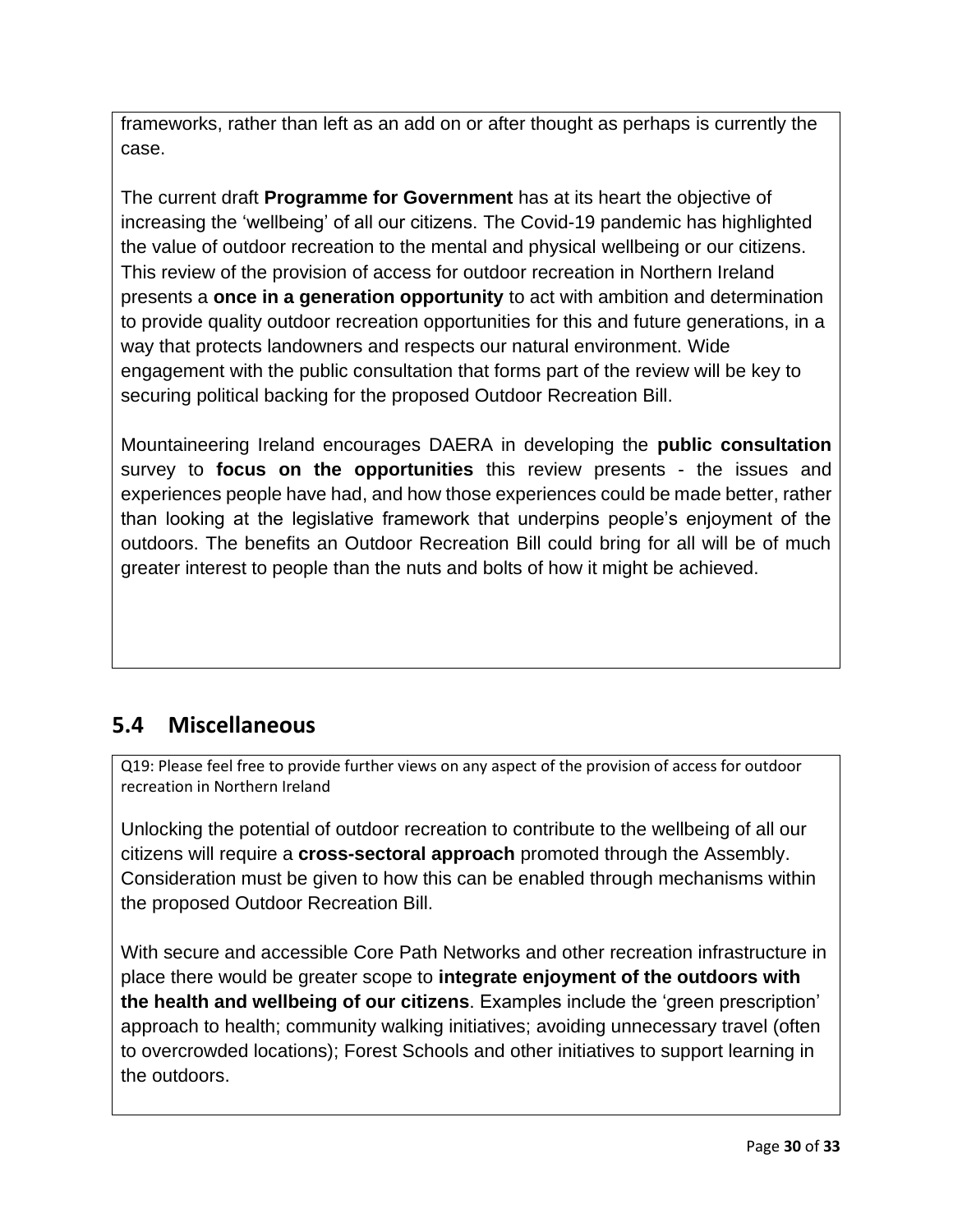Mountaineering Ireland strongly recommend the inclusion of the **Environmental Engagement Index** in the suite of Programme for Government indicators as this is currently the only measure of people's relationship with the outdoor environment..

As an all-island governing body Mountaineering Ireland recognises the benefit in north-south collaboration and would encourage **engagement between NORF / SORG and Comhairle na Tuaithe,** the national advisory body on outdoor recreation.

With the rise in people seeking outdoor activities there has been a significant increase in **commercial providers of adventure activities**. Those delivering formally recognised mountain training courses are accredited and moderated by Mountain Training Board Ireland (MTBI), a sub-committee of Mountaineering Ireland, which includes a Tollymore National Outdoor Centre representative amongst its membership. MTBI and Mountaineering Ireland are also members of the UK and Ireland mountain training co-ordination organisation – Mountain Training United Kingdom and Ireland. However, there is no legal requirement in Northern Ireland for those offering commercial 'guiding' services to hold any qualifications and the GB Adventure Activity Licensing Scheme, run by the Health and Safety Executive, was not implemented in Northern Ireland.

The current review presents an opportunity to re-consider the possible introduction of a **licensing scheme for adventure activity providers** in Northern Ireland, or at least some form of registration scheme for providers with involvement from relevant NGBs and statutory bodies such as Sport NI. This would help promote good practice covering issues such as safety, as well as responsibility towards host communities and environmental protection.

Submissions should be e-mailed (preferable) to: **[AccessforOutdoorRecreation@daera-ni.gov.uk](mailto:AccessforOutdoorRecreation@daera-ni.gov.uk)**

or hard copies sent to:

Stephen Emerson RNRPD: Natural Heritage Policy Branch Department of Agriculture, Environment & Rural Affairs Klondyke Building Cromac Avenue Belfast BT7 2JA

The closing date for submissions is **29th March 2021**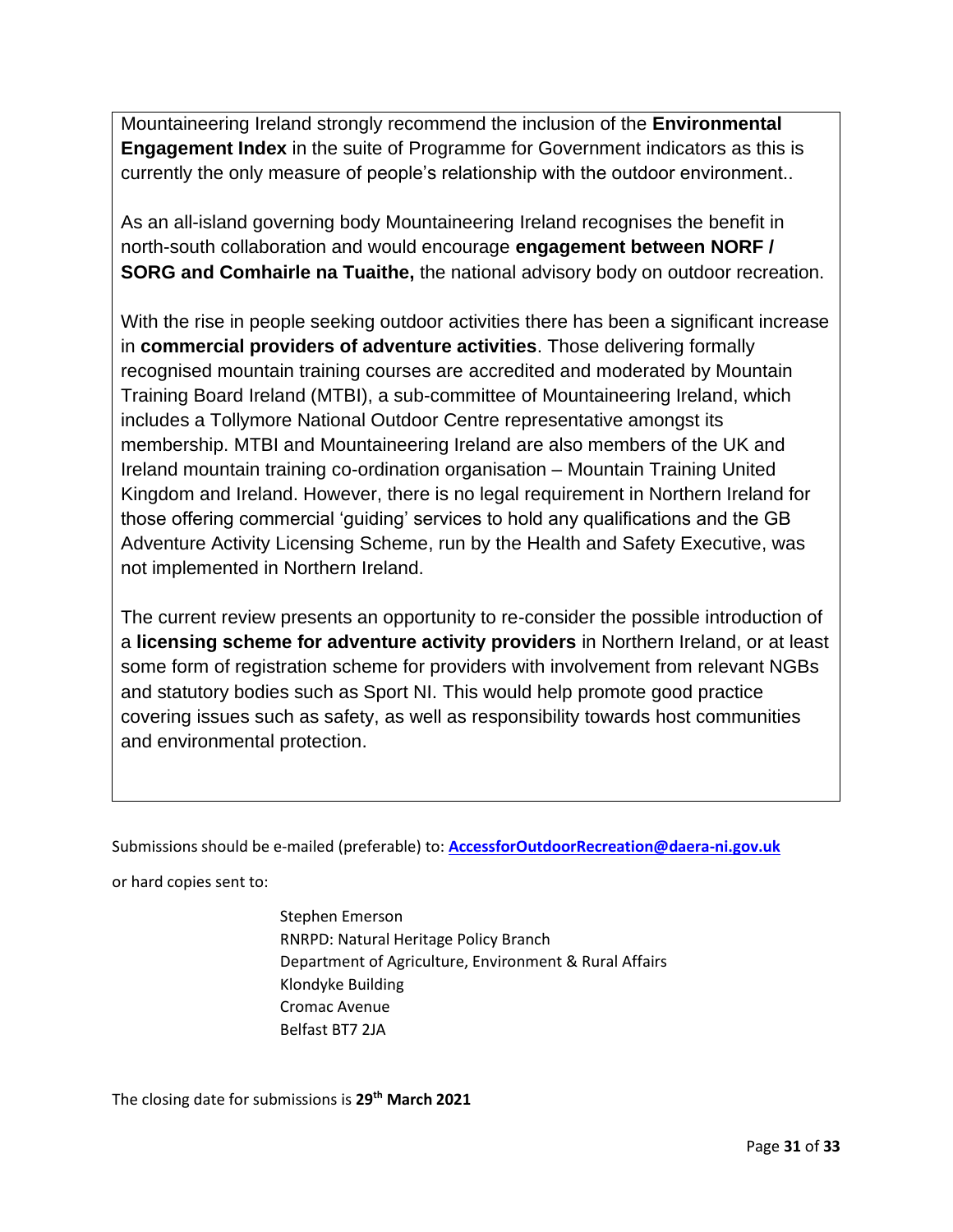## **List of Groups invited to participate in "The provision of access for outdoor recreation in Northern Ireland - Key Stakeholder Consultation"**

### **If you feel we have omitted any significant group please contact us at [AccessforOutdoorRecreation@daera-ni.gov.uk](mailto:AccessforOutdoorRecreation@daera-ni.gov.uk)**

| <b>Angling NI</b>                                                                                               |
|-----------------------------------------------------------------------------------------------------------------|
| Antrim and Newtownabbey Borough Council (Countryside Officers)                                                  |
| Ards and North Down Borough Council (Countryside Officers)                                                      |
| Armagh City, Banbridge and Craigavon Borough Council (Countryside Officers)                                     |
| <b>Belfast City Council (Countryside Officers)</b>                                                              |
| Belfast Hills Partnership Recreation Group                                                                      |
| <b>British Horse Society</b>                                                                                    |
| Canoeing Association of Northern Ireland                                                                        |
| Causeway Coast Adventure Racing (CCAR)                                                                          |
| Causeway Coast and Glens Borough Council (Countryside Officers)                                                 |
| Causeway Coast and Glens Outdoor Recreation Forum                                                               |
| Council for Nature Conservation and the Countryside                                                             |
| <b>Cycling Ulster</b>                                                                                           |
| Derry City & Strabane District Council (Countryside Officers)                                                   |
| Disability Action NI                                                                                            |
| Disability Sport NI                                                                                             |
| Fermanagh & Omagh District Council (Countryside Officers)                                                       |
| Horse Sport Ireland                                                                                             |
| Irish Kite Surfing Association                                                                                  |
| Irish Water Ski Federation                                                                                      |
| Leave No Trace Ireland                                                                                          |
| Lisburn and Castlereagh City Council (Countryside Officers)                                                     |
| Local Rural Support Networks                                                                                    |
| LVRP recreation forum                                                                                           |
| Marble Arch Caves UNESCO Global Geopark                                                                         |
| <b>MENCAP</b>                                                                                                   |
| Mid and East Antrm Council (Countryside Officers)                                                               |
| Mid Ulster District Council (Countryside Officers)                                                              |
| Mountaineering Ireland                                                                                          |
| Mourne Outdoor Recreation Forum                                                                                 |
| National Outdoor Recreation Forum (NORF)                                                                        |
| National Trust Northern Ireland                                                                                 |
| Newry, Mourne and Down District Council (Countryside Officers)<br>NI Agricultural Producers Association (NIAPA) |
|                                                                                                                 |